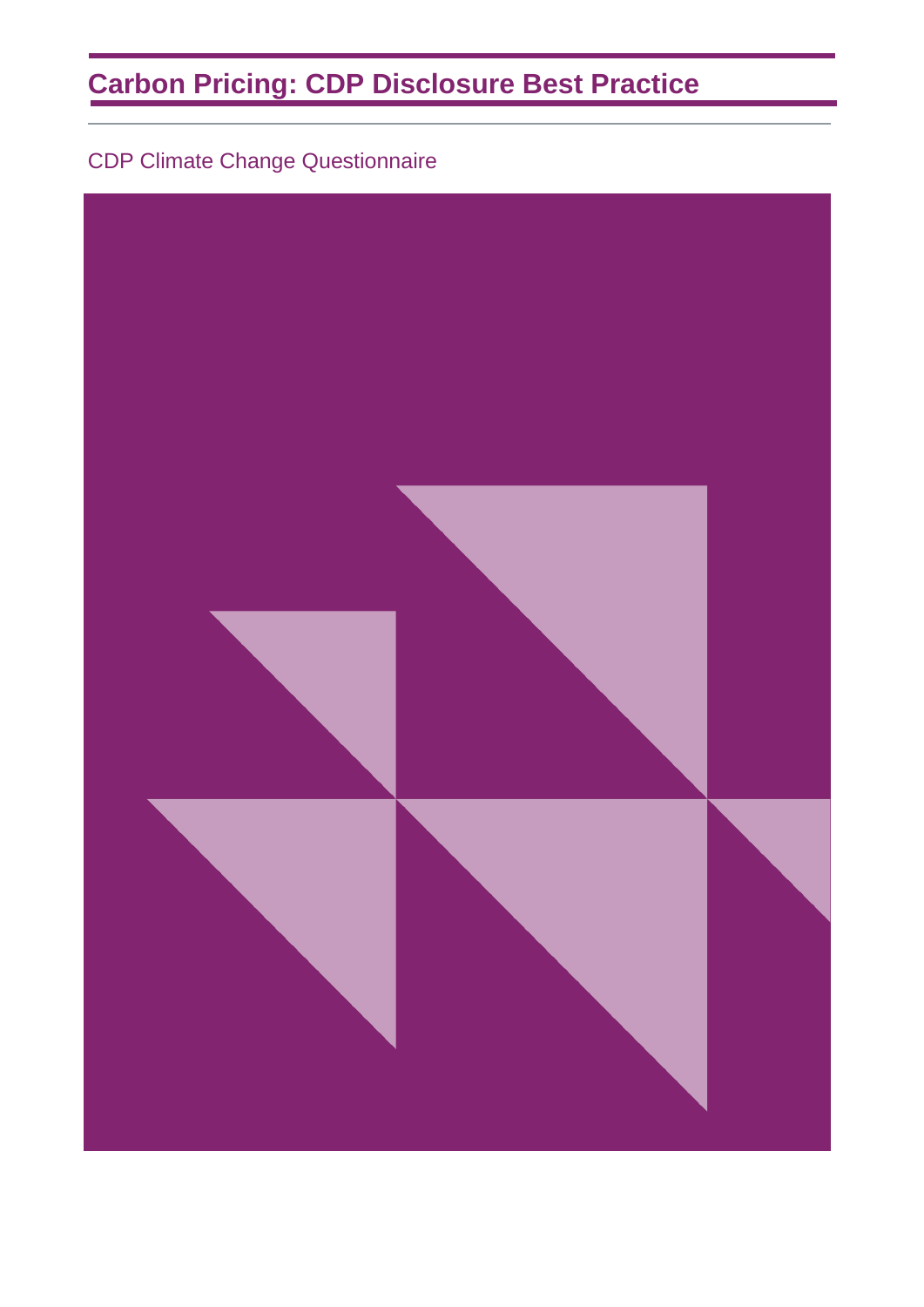# **Contents**

| C11.1 Are any of your operations or activities regulated by a carbon pricing system (i.e. |
|-------------------------------------------------------------------------------------------|
|                                                                                           |
| ◥                                                                                         |
| ◥                                                                                         |
| ◥                                                                                         |
|                                                                                           |
| C11.2 Has your organization originated or purchased any project-based carbon credits      |
|                                                                                           |
|                                                                                           |
|                                                                                           |
|                                                                                           |
|                                                                                           |
|                                                                                           |
|                                                                                           |
|                                                                                           |
|                                                                                           |
|                                                                                           |
|                                                                                           |
|                                                                                           |
|                                                                                           |
|                                                                                           |
|                                                                                           |
|                                                                                           |
| 1.                                                                                        |
| 2.                                                                                        |
|                                                                                           |
|                                                                                           |
|                                                                                           |
|                                                                                           |
|                                                                                           |
| Join the Coalition and advance the dialogue on carbon pricing, climate risk, and business |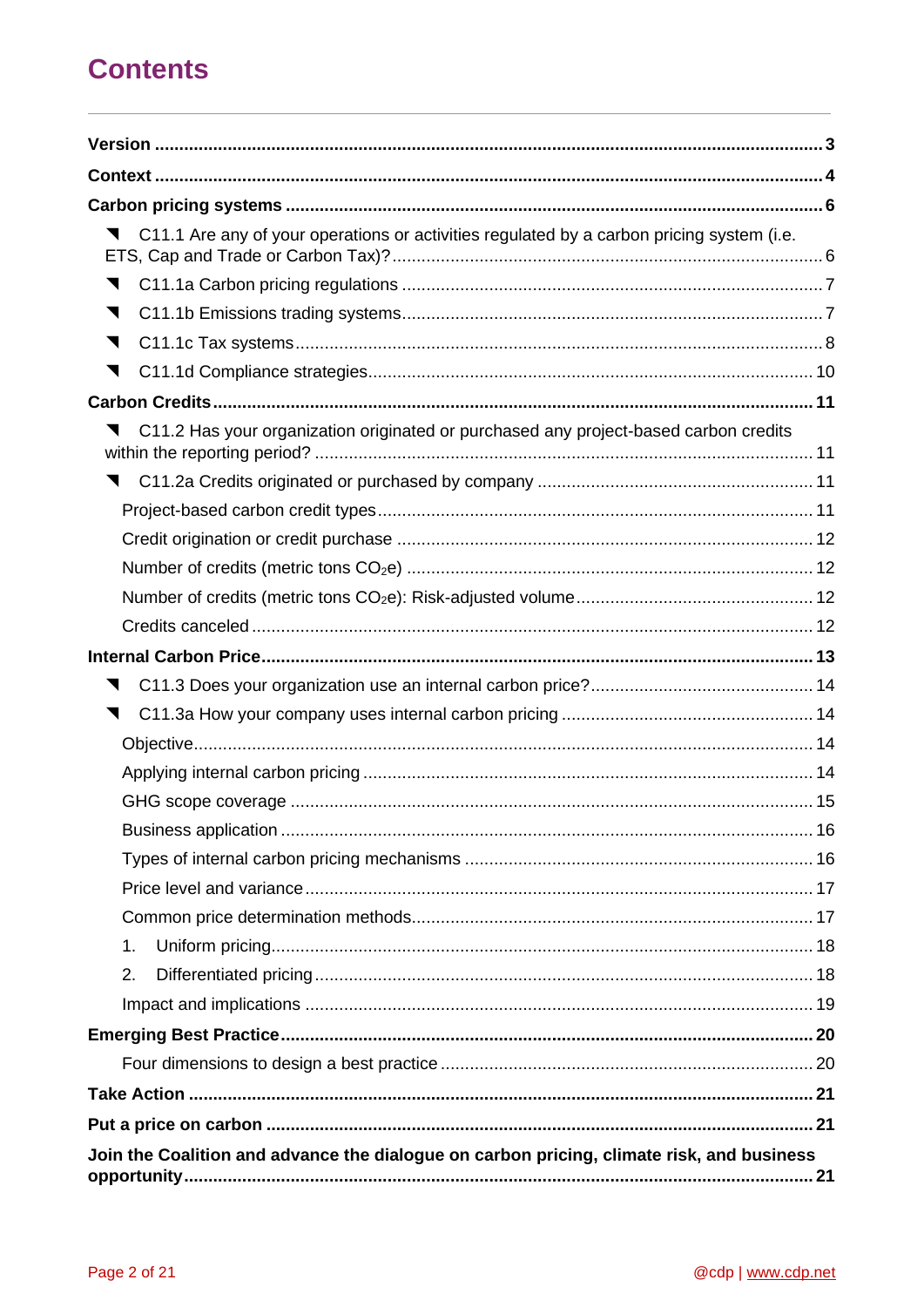# <span id="page-2-0"></span>**Version**

| <b>Version</b> | <b>Revision date</b> | <b>Revision summary</b>                                                                                                                                 |  |
|----------------|----------------------|---------------------------------------------------------------------------------------------------------------------------------------------------------|--|
| 1.0            | April 5, 2018        | First published version                                                                                                                                 |  |
| 2.0            | March 8, 2019        | Minor updates for 2019, including:                                                                                                                      |  |
|                |                      | • Updated statistical information                                                                                                                       |  |
|                |                      | • Added a list of current emissions trading schemes (see C11.1b)                                                                                        |  |
|                |                      | • Added a list of current tax systems (see C11.1c)                                                                                                      |  |
| 2.1            | April 7, 2020        | Updated C11.1b and C11.1c question text and list of current ETS's<br>and carbon tax systems to align with the 2020 CDP climate change<br>questionnaire. |  |
| 2.2            | January 7, 2021      | Updated lists of implemented ETS and carbon tax systems, and<br>other minor revisions                                                                   |  |
| 3.0            | January 21, 2022     | Updated lists of implemented ETS and carbon tax systems, edits to<br>align with updated TCFD recommendations, and other minor<br>revisions              |  |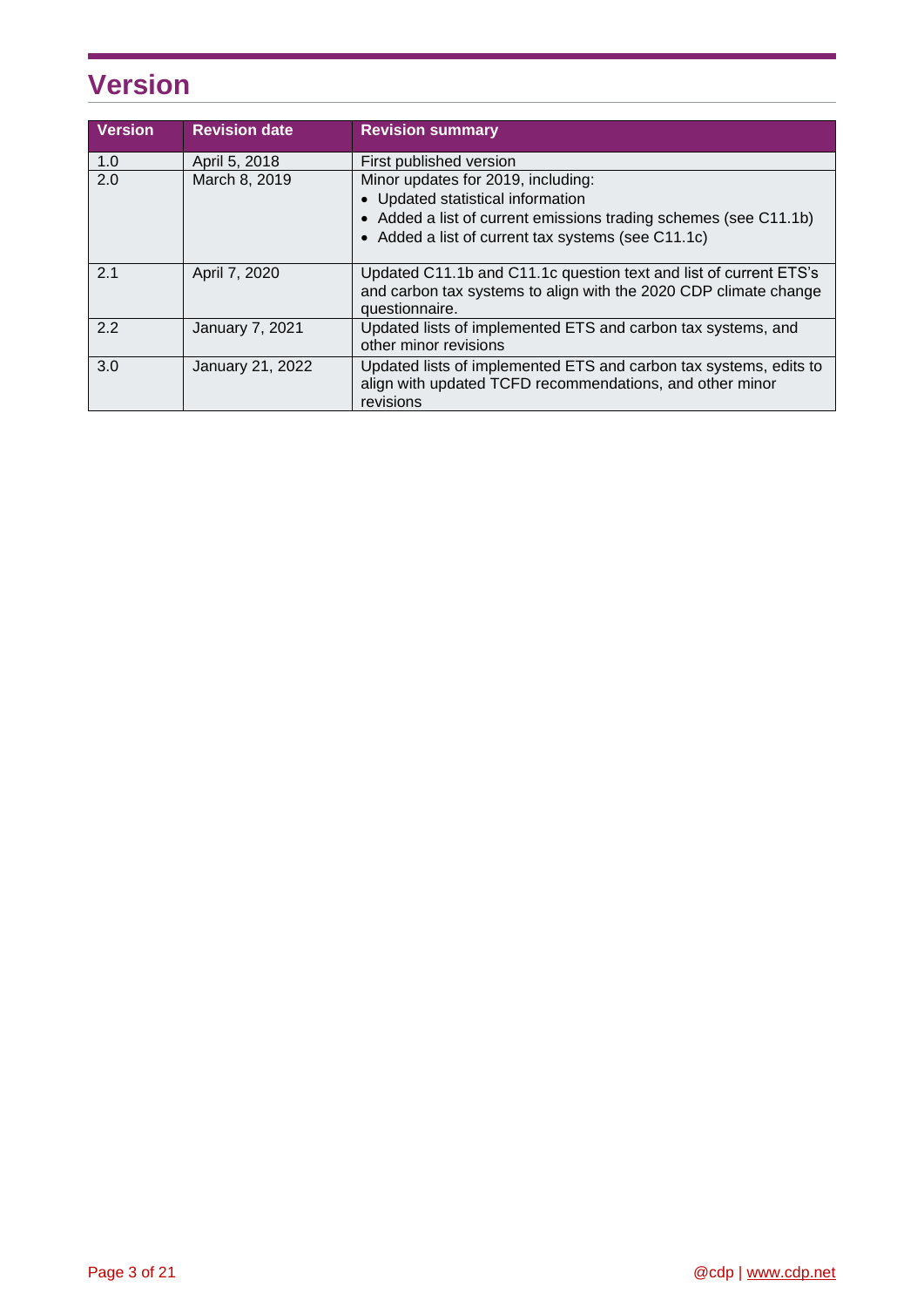## <span id="page-3-0"></span>**Context**

Carbon pricing is moving up the agenda for investors as a material risk that companies must assess, disclose, and manage. This is also the message in the recommendations published by the Financial Stability Board's Task Force on Climate-related Financial Disclosures (TCFD). A model developed by **Schroders** estimates that "almost half of listed global companies would face a rise or fall of more than 20% in earnings if carbon prices rose to \$100 a tonne."

Companies across various regions and sectors have identified internal carbon pricing – "a monetary value on GHG emissions an organization uses internally to guide its decision-making process" <sup>1</sup> – as a useful approach to assessing and managing carbon-related risks and opportunities that may arise from the transition to a low-carbon economy. In 2021, over 2600 companies disclosed to CDP that they use an internal carbon price or anticipate doing so in the next two years.

For many organizations, the most significant consequences of climate-related risks will emerge over time, and their magnitude is uncertain. Assigning a monetary value to the cost of carbon emissions helps companies monitor and adapt their strategies and financial planning to real-time and potential future shifts in the external market. As shifting regulatory and market dynamics influence the present and future cost of carbon, investors are demanding more consistent disclosure around a company's approach to embedding this potential risk within their business decisions.

Since 2018, CDP climate change questionnaire has had a module dedicated to carbon pricing – requesting companies to disclose their exposure to regulations that put a price on carbon and the company's risk management strategy against such regulations. For companies applying an internal carbon price for other reasons, there is also space to disclose these. This technical note provides additional guidance for companies to understand and effectively respond to CDP's carbon pricing questions (C11.1, C11.2, and C11.3).

<sup>1</sup> [Implementing the Recommendations of the Task Force on Climate-related Financial Disclosures](https://assets.bbhub.io/company/sites/60/2021/07/2021-TCFD-Implementing_Guidance.pdf)*,* The Taskforce on Climate-related Financial Disclosures, October 2021, page 83.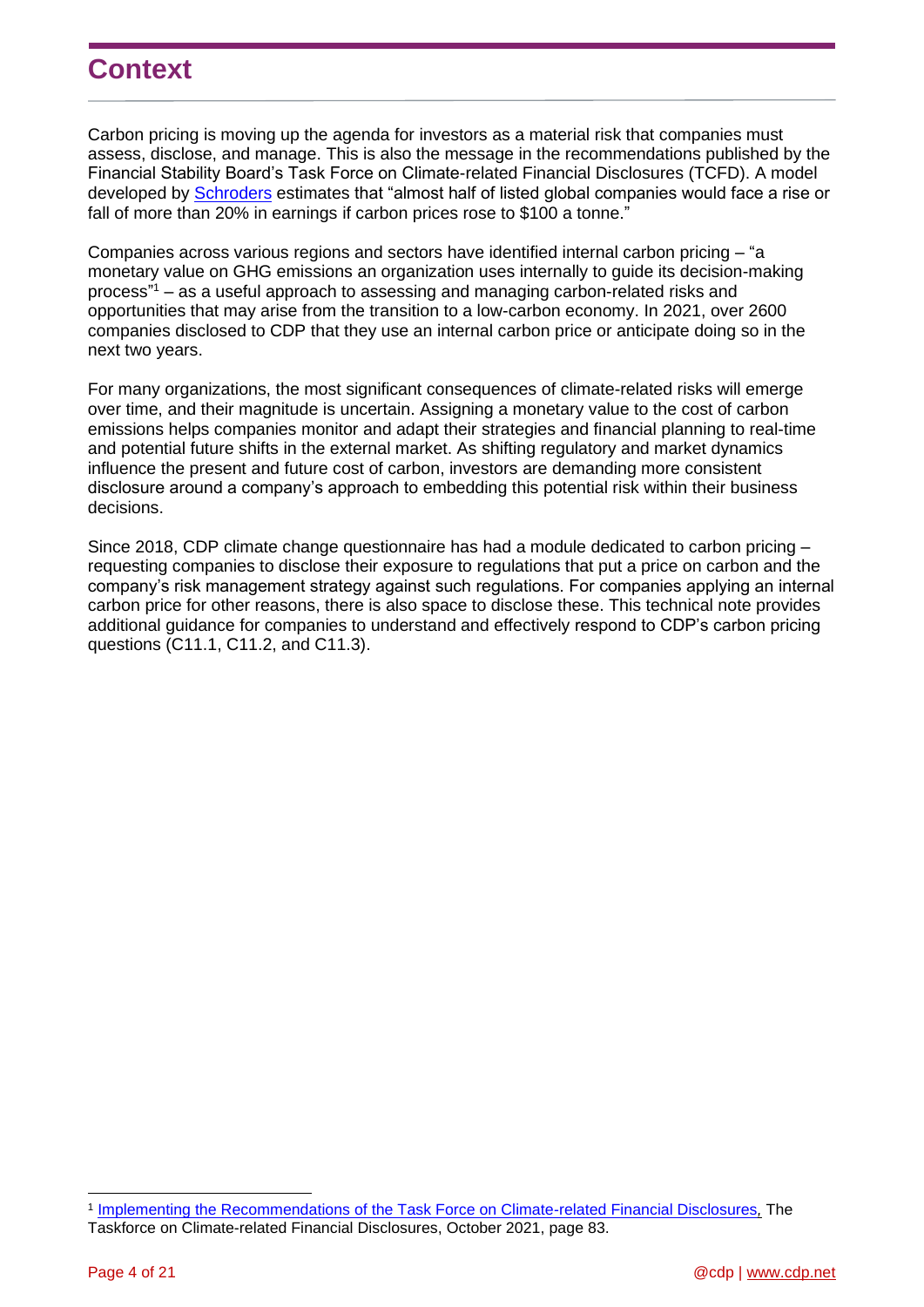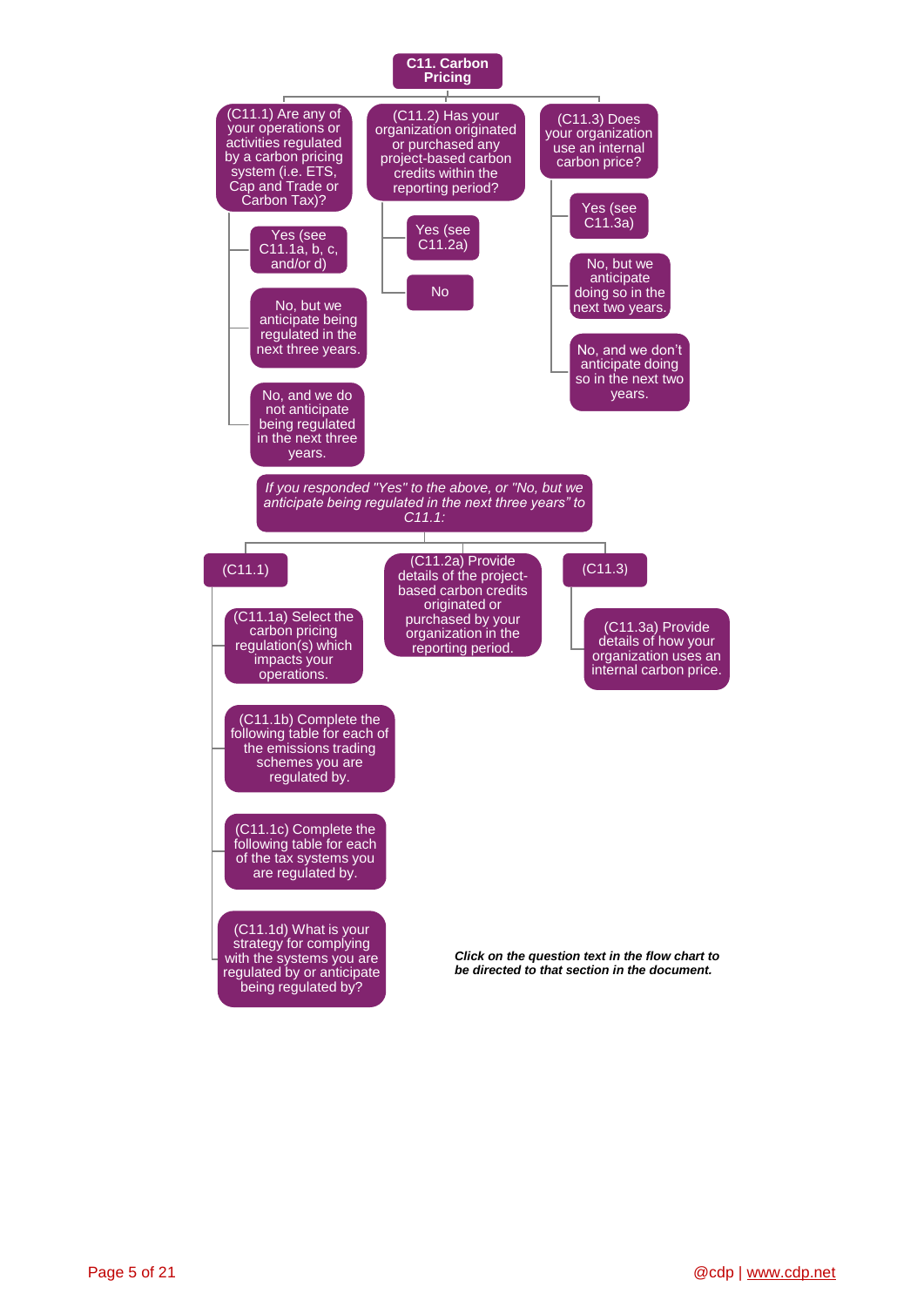# <span id="page-5-0"></span>**Carbon pricing systems**

CDP requests companies subject to mandatory carbon pricing regulations to report so. This question has evolved to include whether companies are currently regulated by a carbon pricing system – including carbon markets or taxation – or whether they expect to be regulated in the future. Companies responding with "yes" will be further prompted to identify the systems they are regulated by and to provide additional details about their exposure to these systems.

This information will enable investors to consistently track and analyze an organization's current and expected exposure to carbon pricing regulations, and start to quantify their associated costs. CDP aims to encourage unregulated companies to consider potential future exposure.



## <span id="page-5-1"></span>**T** C11.1 Are any of your operations or activities regulated by a carbon pricing system (i.e. ETS, Cap and Trade or Carbon Tax)?

Carbon pricing has emerged as a key policy mechanism to drive greenhouse gas emissions reductions and mitigate the dangerous impacts of climate change. Policies primarily manifest in one of two ways, or in some countries and regions in both ways. An **emissions trading scheme**, also known as a cap and trade system, is a market-based allowance system in which participants can buy and sell a set amount of allowances based on their emissions levels. Low emitters will have allowances left over for sale, which higher emitters can buy to offset their own emissions – operating in a demand and supply scenario. A **carbon tax** attaches a fee to carbon emissions. These policies in practice vary specifically on a case-by-case basis.

As of 2021, carbon pricing policies exist in 45 national jurisdictions and 34 subnational jurisdictions. These initiatives cover 11.65 GtCO2e, representing 21.5% of global GHG emissions<sup>2</sup>.

<sup>2</sup> Source: [https://carbonpricingdashboard.worldbank.org,](https://carbonpricingdashboard.worldbank.org/) accessed 26 November 2021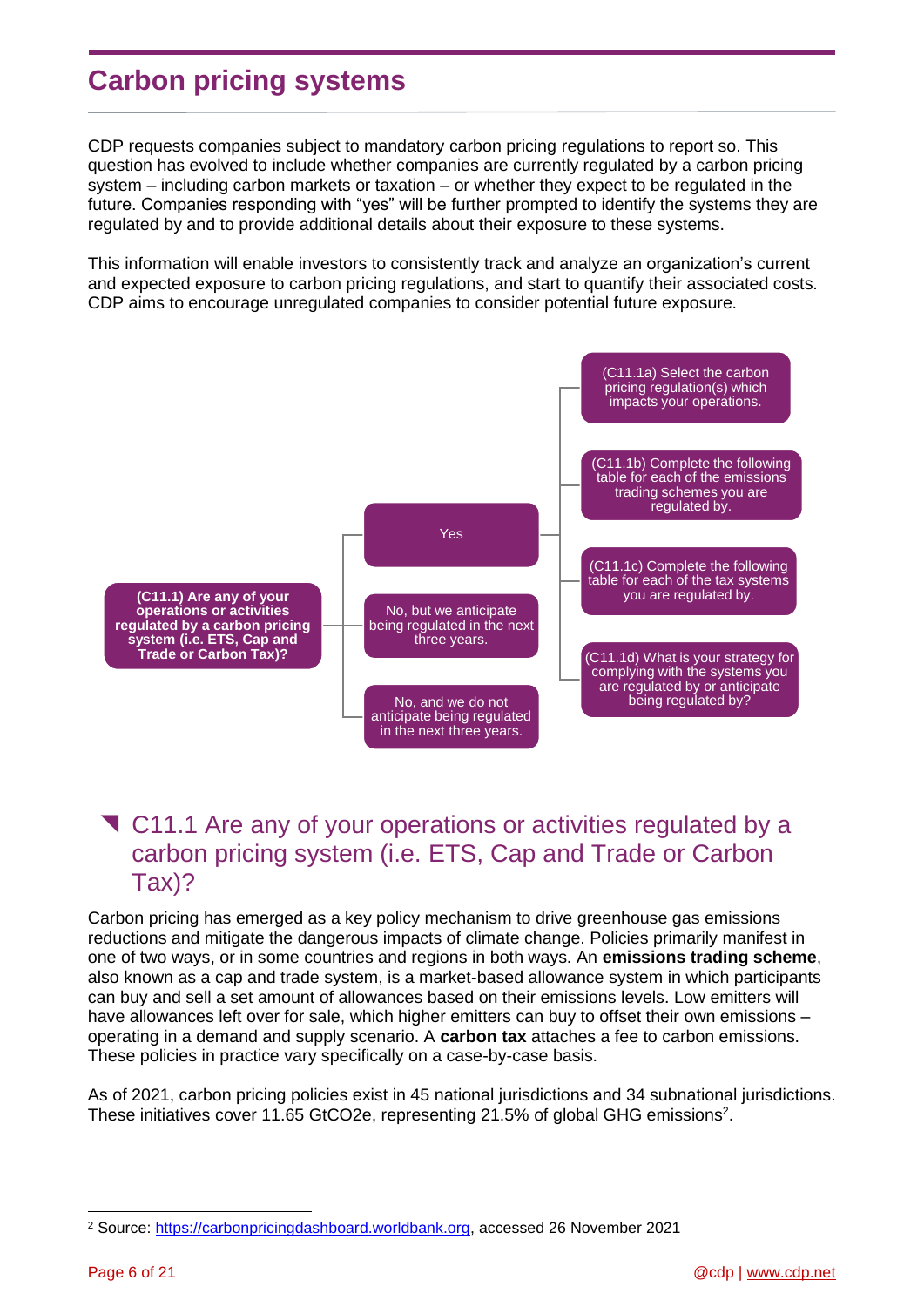

*Figure 1. Carbon pricing initiatives implemented, scheduled for implementation and under consideration. The large circles represent cooperation initiatives on carbon pricing between subnational jurisdictions. The small circles represent carbon pricing initiatives in cities. Source: "World Bank. 2021. State and Trends of Carbon Pricing 2021. Washington, DC: World Bank. © World Bank. https://openknowledge.worldbank.org/handle/10986/35620 License: CC BY 3.0 IGO."*

As the leading researcher/tracker of global carbon pricing mechanisms, please see the World Bank's [Carbon Pricing Dashboard](http://carbonpricingdashboard.worldbank.org/) for more detailed information about existing and emerging carbon pricing regulations.

# <span id="page-6-0"></span>**T** C11.1a Carbon pricing regulations

This question prompts companies to select the carbon pricing regulation(s), ETS and/or tax, that affect their operations. Note that this is not limited to the country in which your company is incorporated and should include all global regulations to which your operations are subject.

This list of carbon pricing regulations is taken from the World Bank's annual publication, the State [and Trends of Carbon Pricing](https://openknowledge.worldbank.org/handle/10986/35620) and the accompanying [Carbon Pricing Dashboard.](http://carbonpricingdashboard.worldbank.org/) If you cannot find a system you would like to reference, please select 'Other, please specify' and provide the name and location of the regulation.

## <span id="page-6-1"></span>**T** C11.1b Emissions trading systems

Companies are prompted to include details of their compliance in each emissions trading system selected in the previous question, such as the percentage of Scope 1 and Scope 2 emissions covered, allowances allocated and/or purchased, facilities ownership status, etc. You can make multiple entries to enter data for individual schemes and/or individual years. Please note that the period for which data is supplied should overlap with the reporting year.

This question requests details of ownership regarding the facilities subject to the scheme identified. Although some emissions trading schemes may apply solely to the operators of facilities, the financial position of facility owners is also affected indirectly by the scheme. This question therefore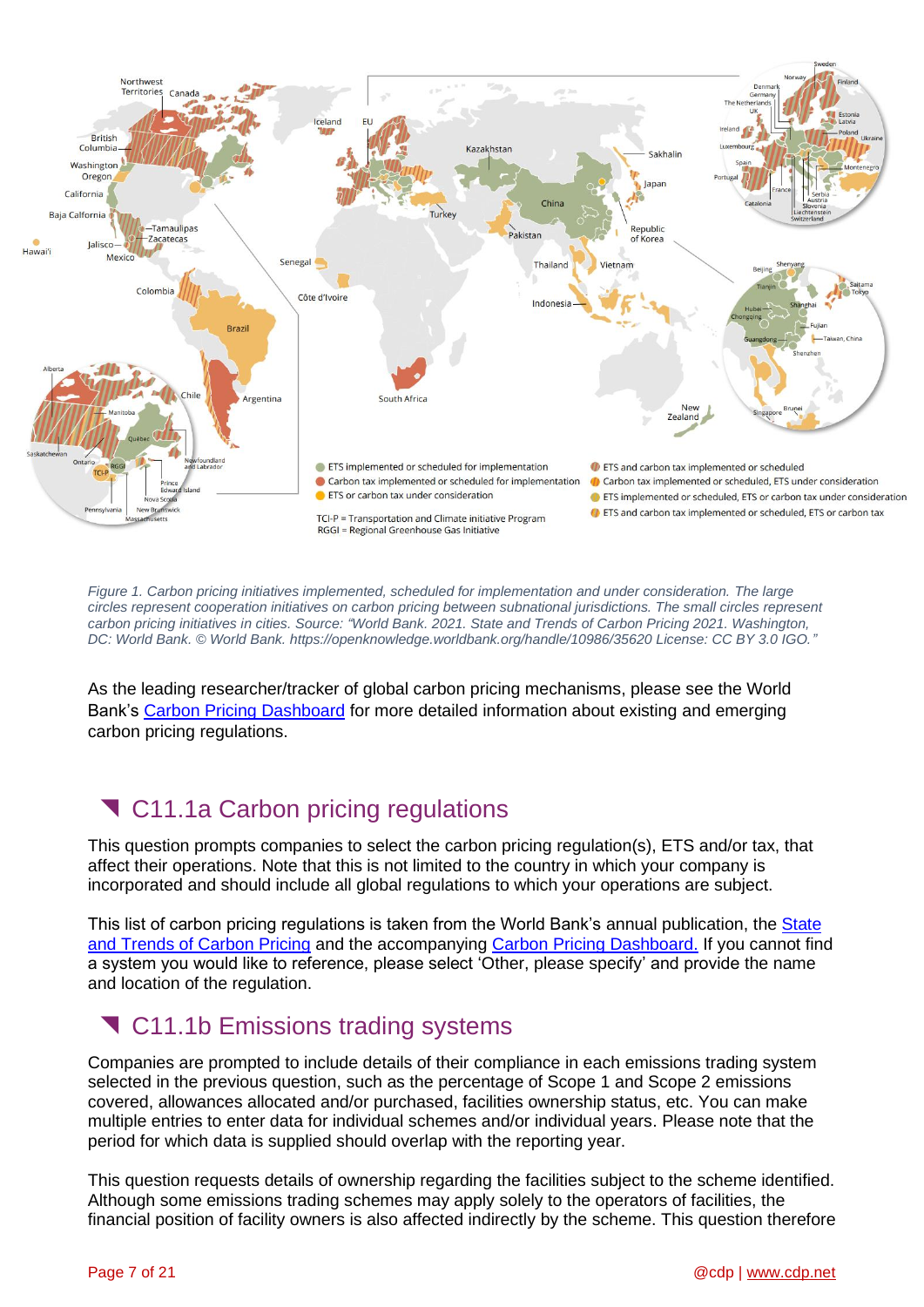applies to both owners and operators of facilities covered by trading schemes. Even if your company does not wholly own facilities, please give the total number of emissions and allowance. You can find an example of an emissions trading scheme below:

The **European Union ETS (2005)** is currently the largest and most comprehensive ETS in place. It covers medium and large emitters and is expanding to include other industries. Allowances are allocated to companies based on National Allocation Plans determined by individual countries. Since 2013 allowances have been centrally coordinated by the European Commission. Companies that emit more than their allocated allowances need to purchase allowances from other companies that wish to sell theirs or purchase offset credits from the Kyoto Protocol's flexible mechanisms. As directed above, companies should use question C11.1b to report the allowances that they have been allocated and those that they have needed to purchase in the reporting year.

Below you can find a list of implemented schemes as listed on the World Bank Carbon Pricing [Dashboard:](http://carbonpricingdashboard.worldbank.org/)

- Alberta TIER
- Australia ERF Safeguard Mechanism
- **N** BC GGIRCA
- Beijing pilot ETS
- **California CaT**
- Canada federal OBPS
- **T** China national ETS
- Chongqing pilot ETS
- **T** EU ETS
- **T** Fujian pilot ETS
- Germany ETS
- Guangdong pilot ETS
- Hubei pilot ETS
- Kazakhstan ETS
- Korea ETS
- Massachusetts state ETS
- Mexico pilot ETS
- New Brunswick ETS
- New Zealand ETS
- Newfoundland and Labrador PSS
- Nova Scotia CaT
- **V** Québec CaT
- RGGI
- Saitama ETS
- Saskatchewan OBPS
- Shanghai pilot ETS
- **Shenzhen pilot ETS**
- Switzerland ETS
- **Tianjin pilot ETS**
- **T** Tokyo CaT
- **V** UK ETS
- <span id="page-7-1"></span>**Washington CAR**

## <span id="page-7-0"></span>C11.1c Tax systems

Companies are prompted to include details of their compliance with each tax selected, such as the percentage of emissions covered, total cost paid, etc. While carbon taxes are generally intended to directly charge emitters for the cost of pollution, the policy application of this definition depends on a system-by-system basis and may affect sectors differently. For example, some policies may tax producers directly; others may attribute the cost to consumers of the processed fossil fuels (i.e. utilities); and others yet may tax users such as in the form of big businesses.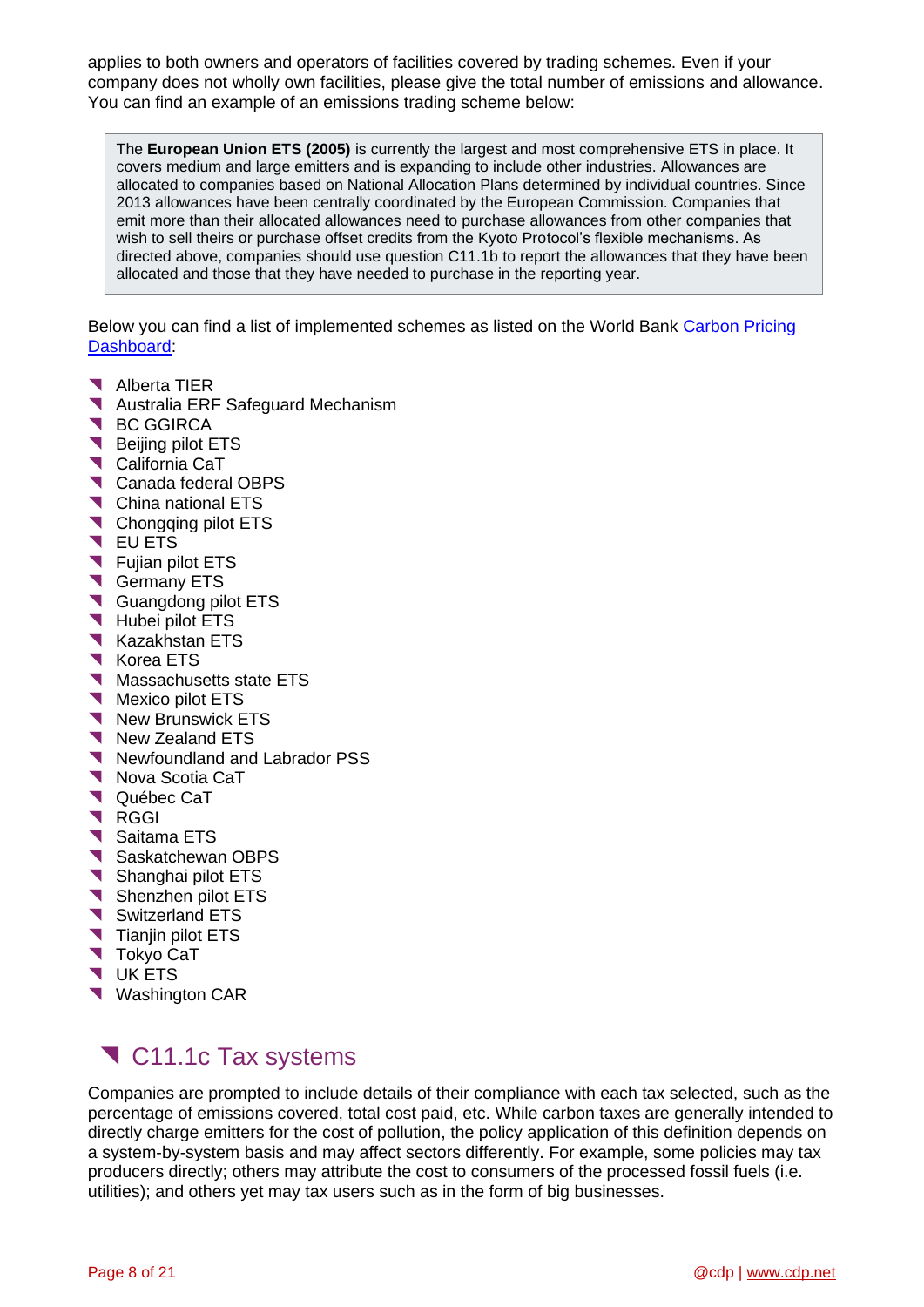#### **Examples of carbon taxes**

**The British Columbia Revenue-Neutral Carbon Tax (2008)** is one of two regional carbon taxes in the world (the other being in Alberta, also in Canada). The policy applies to all sectors in aims of nudging business towards more energy efficient, and thus more cost efficient, operations. Tax revenue is recycled back to payers in the form of other reductions or returns. Fossil fuel producers and importers are liable for a monthly payment of the tax.

**Japan's Tax for Climate Change Mitigation (2012)** applies to all sectors and even with some exemptions captures almost 70% of the country's GHG emissions. The tax aims to fairly distribute the cost of fossil fuel usage and incentivize the transition to a low-carbon economy. Costs are incurred by the fossil fuel producers, expected to pay the tax on a bimonthly basis.

**The UK's Carbon Price Floor (2013)** covers the power sector at a higher tax rate than the EU ETS market price. This policy considers power producers as the users of fossil fuels and thus attributes the quarterly tax for fossil fuels to them

Below you can find a list of implemented taxes as listed on the World Bank [Carbon Pricing](http://carbonpricingdashboard.worldbank.org/)  [Dashboard:](http://carbonpricingdashboard.worldbank.org/)

- **Argentina carbon tax**<br>**Baia California carbon**
- Baja California carbon tax
- BC carbon tax
- Canada federal fuel charge
- Chile carbon tax
- Colombia carbon tax<br>
Denmark carbon tax
- Denmark carbon tax
- Substitution is Estonia carbon tax<br>Substitution tax
- Finland carbon tax<br>France carbon tax
- France carbon tax
- **Iceland carbon tax**
- Ireland carbon tax<br>Ianan carbon tax
- Japan carbon tax
- Latvia carbon tax<br>Liechtenstein carb
- University Carbon tax<br>
University Carbon tax
- Uuxembourg carbon tax
- Mexico carbon tax<br>Metherlands carbo
- Netherlands carbon tax
- New Brunswick carbon tax
- Newfoundland and Labrador carbon tax
- Northwest Territories carbon tax<br>Norway carbon tax
- Norway carbon tax<br>Poland carbon tax
- Poland carbon tax
- **Portugal carbon tax**<br>Prince Edward Islan
- Prince Edward Island carbon tax
- Singapore carbon tax
- Slovenia carbon tax<br>South Africa carbon
- South Africa carbon tax
- Spain carbon tax
- Sweden carbon tax<br>Switzerland carbon
- Switzerland carbon tax
- **Tamaulipas carbon tax**
- UK carbon price floor
- Ukraine carbon tax
- <span id="page-8-0"></span>Zacatecas carbon tax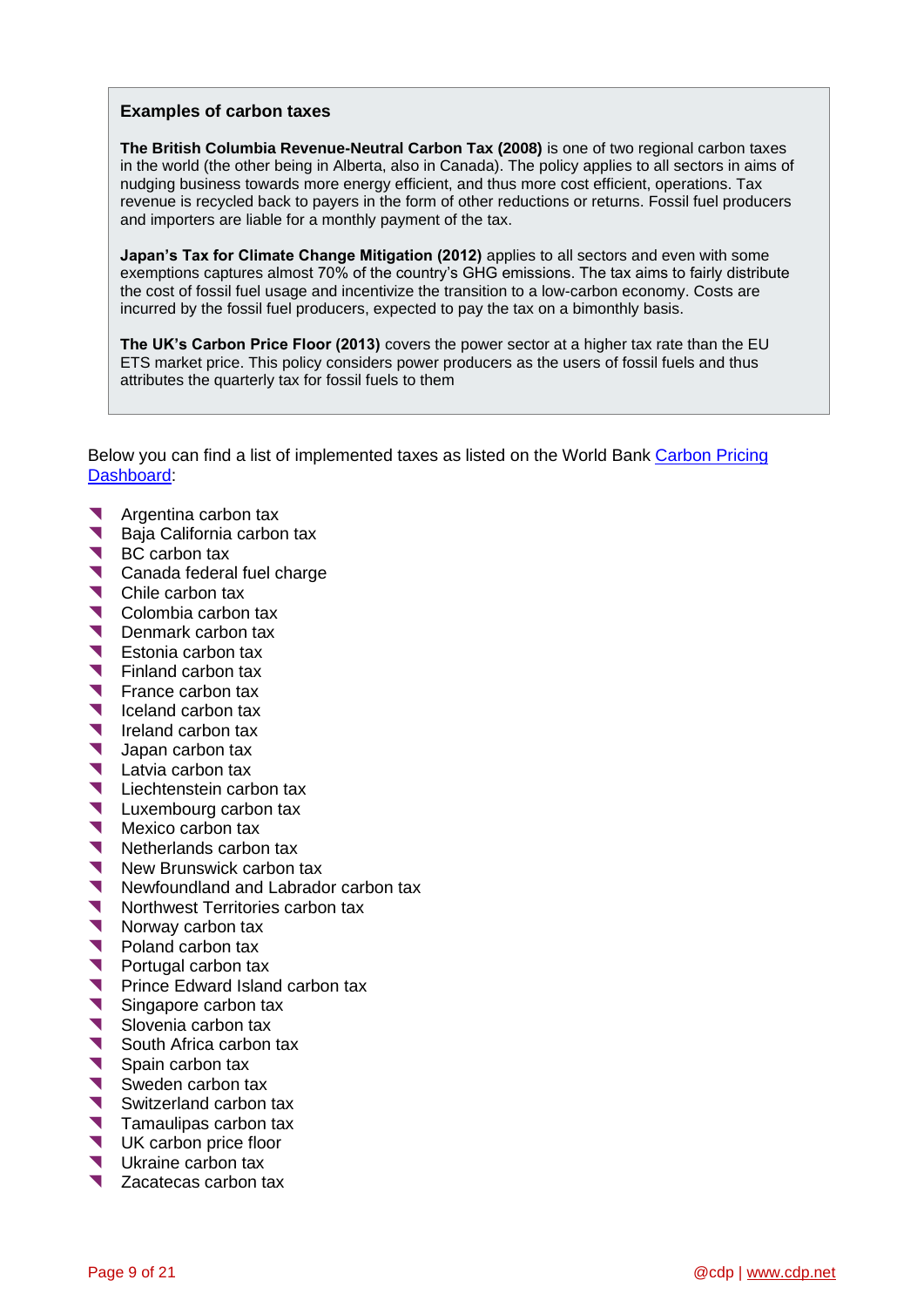# <span id="page-9-0"></span>**T** C11.1d Compliance strategies

This question prompts companies to consider their long-term strategies against climate change. Some of the options for compliance include emissions reductions strategies, efficiency upgrades, and purchases of allowances and/or carbon credits. Depending on how long your company has been regulated by a carbon pricing system, efficiency upgrades may not provide the amount of reductions necessary to comply with regulations. If that is the case for your company, then you are also encouraged to detail your company's long-term compliance and regulatory risk management strategy – including the specific metric(s) or mechanism(s) used – for example, a dedicated carbon risk management team or the use of an internal carbon price. If you use an internal carbon price, please make note of this here and provide specific details in question C11.3a.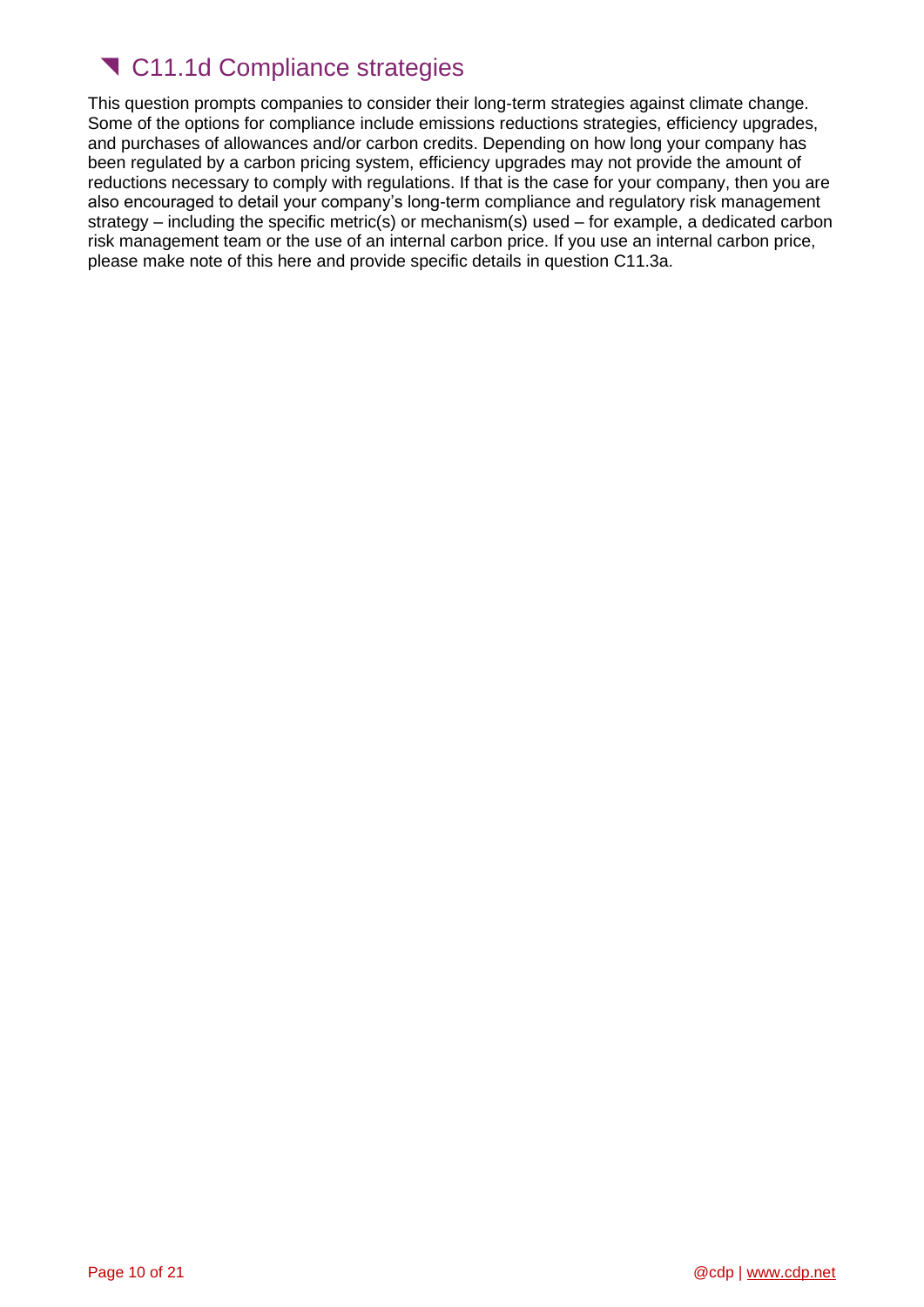# <span id="page-10-0"></span>**Carbon Credits**

A carbon credit, or carbon offset, is a tradable and/or sellable certificate representing the right to emit one ton of  $CO<sub>2</sub>$ -equivalent (CO<sub>2</sub>e). Carbon credits exist both under voluntary programs and compliance markets, established by mandatory national, regional, or international carbon reduction regimes.



## <span id="page-10-1"></span> C11.2 Has your organization originated or purchased any project-based carbon credits within the reporting period?

This question only applies to companies that have originated the carbon credits or who have purchased them for the purposes of compliance or as voluntary carbon offsets. It is not intended to capture trading desk activity and therefore if your only reason for purchasing credits is to re-sell them, you should answer "No" to this question.

## <span id="page-10-2"></span>C11.2a Credits originated or purchased by company

### <span id="page-10-3"></span>**Project-based carbon credit types**

Credits can be originated by a variety of projects and for several markets, which configures several project-based carbon credit types. Examples of project-based carbon credits include the following (one unit of each which equates to one metric ton of  $CO<sub>2</sub>e$  not emitted).

- **Certified Emission Reductions (CERs**) are generated by activities under the United Nations Clean Development Mechanism (CDM), part of the Kyoto Protocol. <sup>3</sup> The CDM awards carbon credits to projects that reduce greenhouse gas emissions in developing countries, such as renewable energy or energy efficiency initiatives. 4
- **Emission Reduction Units (ERUs)** are generated by activities under the Joint Implementation (JI) mechanism, part of the Kyoto Protocol.<sup>5</sup> JI offers flexibility for select countries to pursue emissions reductions in other select countries party to the Kyoto Protocol and count them towards their own reductions.<sup>6</sup>
- **Voluntary Emission Reductions (VERs)**, also known as Verified Emissions Reductions, are offsets generated by emissions reduction activities making up a voluntary market with no cap. Buyers may purchase VERs for their own use in anticipation of regulation.<sup>7</sup>

<sup>3</sup> [Glossary of climate change acronyms and terms,](https://unfccc.int/process-and-meetings/the-convention/glossary-of-climate-change-acronyms-and-terms) UNFCCC, accessed March 20, 2018.

<sup>4</sup> [Clean Development Mechanism \(CDM\),](http://unfccc.int/kyoto_protocol/mechanisms/clean_development_mechanism/items/2718.php) UNFCCC, accessed March 20, 2018.

<sup>&</sup>lt;sup>5</sup> [Glossary of climate change acronyms and terms,](https://unfccc.int/process-and-meetings/the-convention/glossary-of-climate-change-acronyms-and-terms) UNFCCC, accessed March 20, 2018.

<sup>&</sup>lt;sup>6</sup> [Joint Implementation \(JI\),](http://unfccc.int/kyoto_protocol/mechanisms/joint_implementation/items/1674.php) UNFCCC, accessed March 20, 2018.

<sup>7</sup> [Building Bridges: State of the Voluntary Carbon Markets 2010,](https://about.bnef.com/blog/state-of-the-voluntary-carbon-markets-2010-building-bridges/) Ecosystem Marketplace and Bloomberg New Energy Finance, June 14, 2010.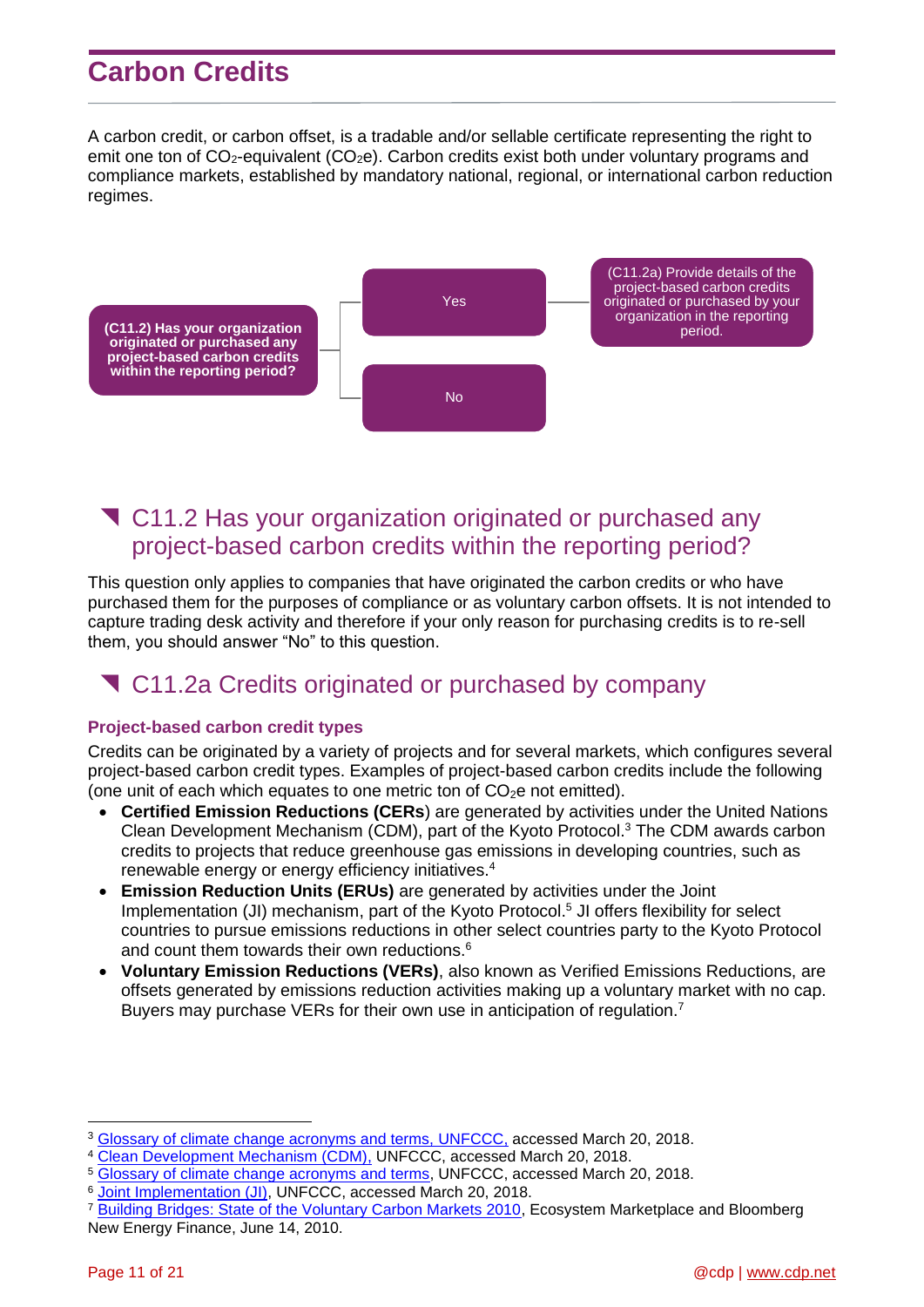### <span id="page-11-0"></span>**Credit origination or credit purchase**

- If you are the company to which the credits are originally issued (e.g. you are one of the participating entities of a Clean Development Mechanism (CDM) project and you are entitled to a share of the credits issued by the CDM registry), then you should select **credit origination**.
- Otherwise, if you have bought the credits from another company, you should select **credit purchase.**

### <span id="page-11-1"></span>**Number of credits (metric tons CO2e)**

- Enter the total number of annual credits that you have originated or purchased in metric tons CO<sub>2</sub>e based on the figures supplied in the agreements.
- The number of credits reported should be the credits that were originated in the reporting period, irrespective of whether you have already sold them and of whether they have been canceled or not.

#### <span id="page-11-2"></span>**Number of credits (metric tons CO2e): Risk-adjusted volume**

- Credits are sold at different stages in the life cycle of a project and therefore the volume of credits predicted will be adjusted according to different criteria, such as sector of project, stage of project, etc.
- Enter the number of annual credits that you are originating (in the pipeline) or when you have purchased projects/credits that are still in the pipeline and provide a risk-adjusted figure (in metric tons  $CO<sub>2</sub>e$ ) according to the level of risk.
- For the most part this question applies to CDM projects that are in the pipeline and are not yet approved. Often the actual GHG reductions from a project are lower than initially forecasted, largely due to the materialization of risks associated with the project. This uncertainty means that these credits can usually be purchased at a significantly lower price than credits pertaining to more advanced stages of a project. Credits that are not yet produced in the CDM register, or in other words, those that pertain to a project that is in its initial stages, are adjusted according to the risk factors and measured in "risk-adjusted volume." If companies have no risks associated with their credit portfolio, then risk-adjusted volume can be equal to "number of credits."

#### <span id="page-11-3"></span>**Credits canceled**

- "Canceled" means that the certificate cannot be used again.
- For further information, please check the Technical Note ["Retirement vs.](https://cdn.cdp.net/cdp-production/cms/guidance_docs/pdfs/000/000/471/original/CDP-Retirement-vs-cancellation-of-instruments.pdf?1617879511) cancellation of [instruments."](https://cdn.cdp.net/cdp-production/cms/guidance_docs/pdfs/000/000/471/original/CDP-Retirement-vs-cancellation-of-instruments.pdf?1617879511)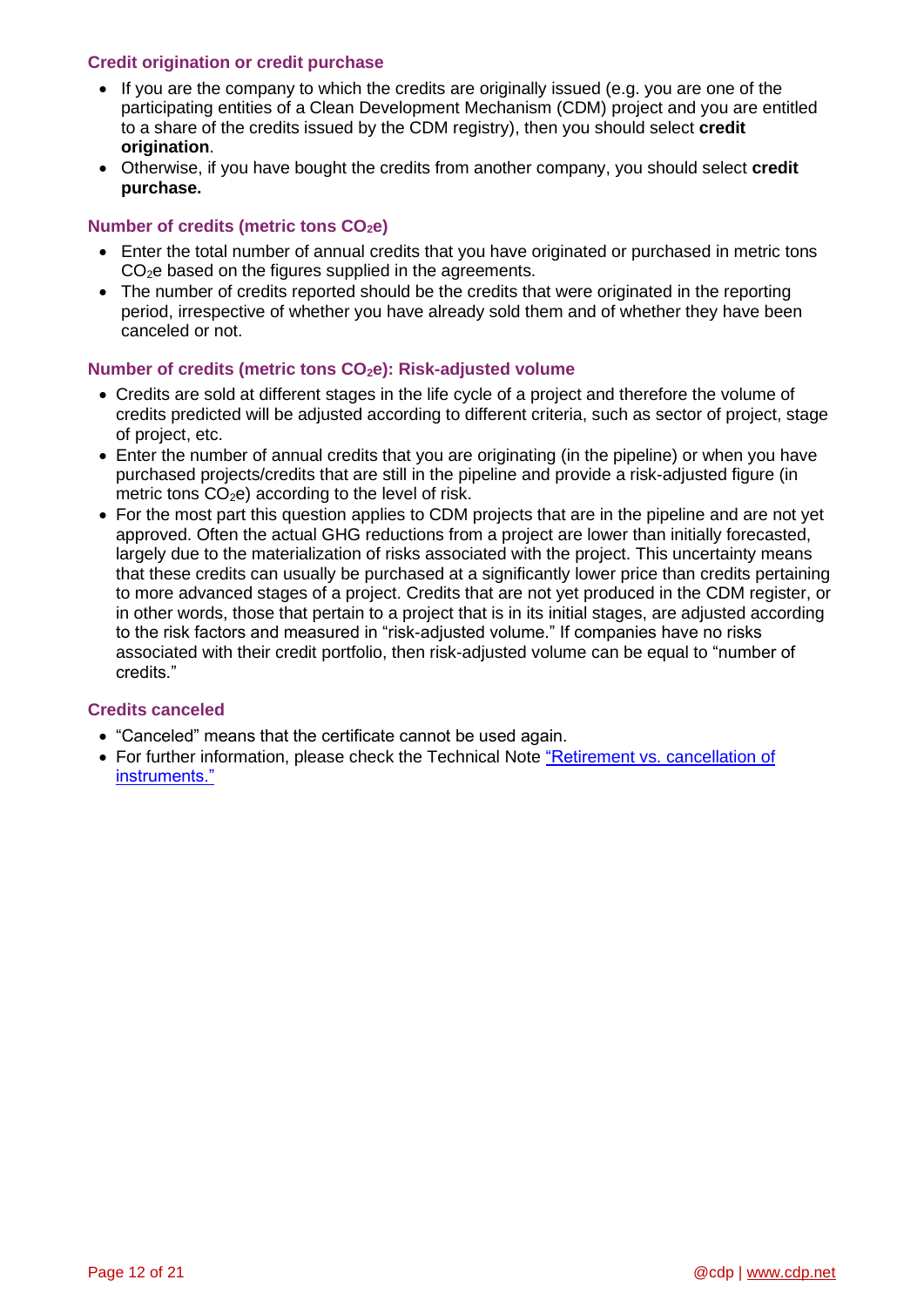## <span id="page-12-0"></span>**Internal Carbon Price**

Since 2013, CDP has been asking companies to disclose their practice of using an internal carbon price – "a monetary value on GHG emissions an organization uses internally to guide its decisionmaking process in relation to climate change impacts, risks, and opportunities."<sup>8</sup>



*CDP's [Carbon Pricing Connect](https://www.cdp.net/en/climate/carbon-pricing/carbon-pricing-connect) data visualization tool on internal pricing* 

To assess the quality of a company's internal carbon pricing approach, investors need to understand why and how internal carbon pricing is used as a tool to assess and manage carbonrelated risks and opportunities within a business's operations, supply chain, and investments. This information, previously requested via an open text box, is now requested via a table format to standardize best practice disclosure in line with the TCFD recommendations related to carbon pricing. Increasing the quality and consistency of disclosure around this tool is critical for investors assessing a company's risk management strategy.



<sup>8</sup> [Implementing the Recommendations of the Task Force on Climate-related](https://assets.bbhub.io/company/sites/60/2021/07/2021-TCFD-Implementing_Guidance.pdf) Financial Disclosures*,* The Taskforce on Climate-related Financial Disclosures, October 2021, page 83.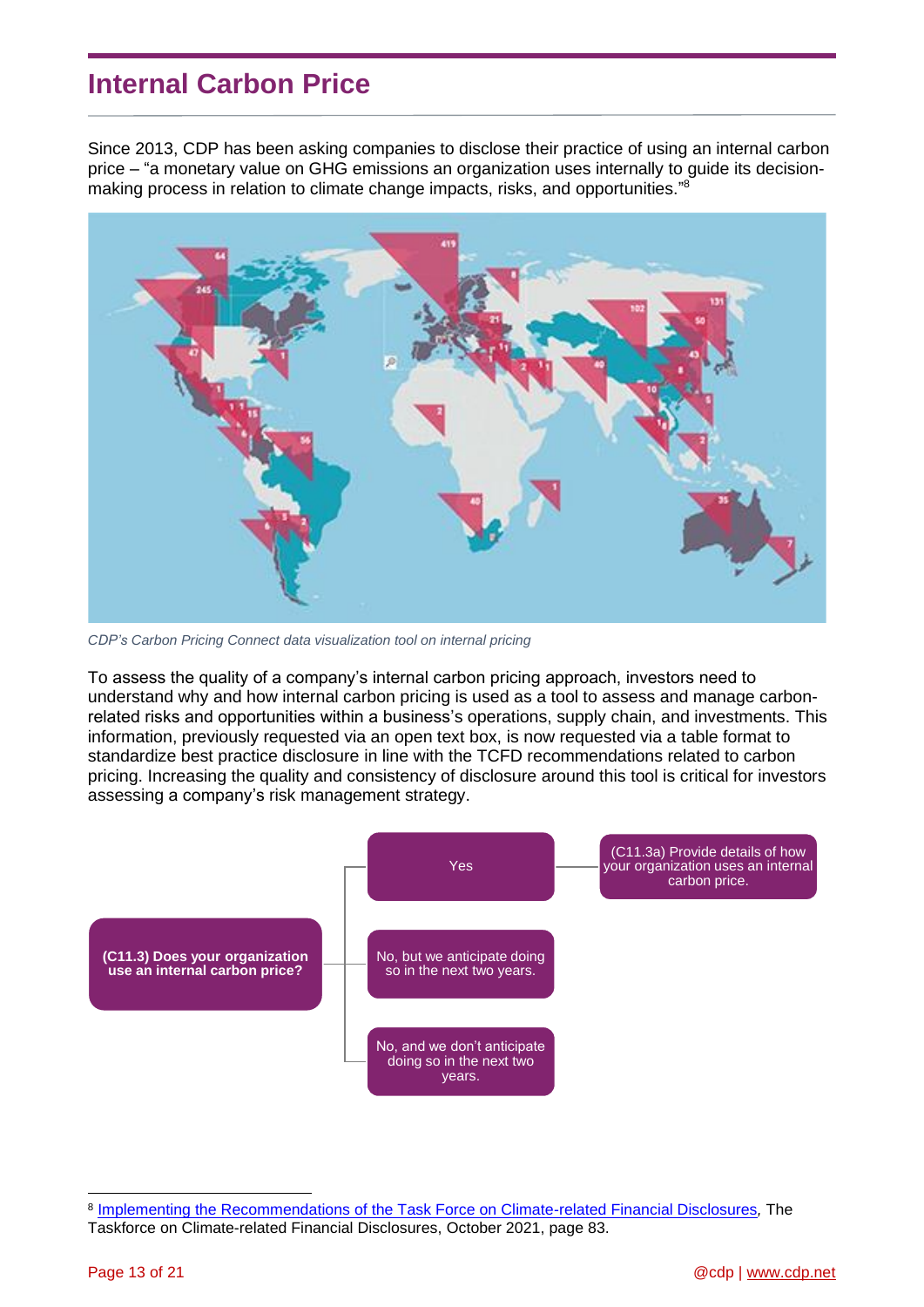## <span id="page-13-0"></span>C11.3 Does your organization use an internal carbon price?

Over the past few years, CDP has been tracking a steady increase in the number of companies embedding an internal carbon price into their business strategies. From 150 global companies in 2014, the number has steadily grown to over 2600 companies in 2021 disclosing that they use an internal carbon price or are planning to do so within the next two years.

This growth is steady across all sectors and regions – largely driven by the parallel development of regulations that directly or indirectly price carbon and the increasing pressure from shareholders and customers for companies to adequately manage their climate-related risks.

Internal carbon pricing has emerged as a multifaceted tool that supports companies in assessing climate-related risks and opportunities. By attributing a monetary value to these risks and translating them into a uniform metric, financial decision makers within a company are enabled to make the low-carbon transition an integral part of business strategy.

For more information, please reference the following documents:

- [How-To Guide to Corporate Internal Carbon Pricing: Four](https://www.cdp.net/en/reports/downloads/2740) dimensions to best practice [approaches,](https://www.cdp.net/en/reports/downloads/2740) Ecofys, The Generation Foundation and CDP, 2017.
- [Putting a price on carbon: Integrating climate risk into business planning,](https://www.cdp.net/en/reports/downloads/2738) CDP, October 2017.
- [Putting a price on carbon: A handbook for Indian companies](https://www.cdp.net/en/reports/downloads/4918) 2.0, CDP, October 2017.
- [Putting a price on carbon: The state of internal carbon pricing by corporates globally,](https://www.cdp.net/en/reports/downloads/5651) CDP, April 2021
- [CDP's Carbon Pricing web page](https://www.cdp.net/en/climate/carbon-pricing)
- CDP's global data visualization tool on internal carbon pricing, [Carbon Pricing Connect](https://www.cdp.net/en/climate/carbon-pricing/carbon-pricing-connect)

## <span id="page-13-1"></span>C11.3a How your company uses internal carbon pricing

#### <span id="page-13-2"></span>**Objective**

In many cases, companies report multiple objectives for their internal carbon price – particularly as internal and external developments occur that require a readjustment of the pricing approach to maximize its effectiveness. The table below shows the three common purposes for implementing internal carbon pricing and the associated objectives/outcomes.

### <span id="page-13-3"></span>**Applying internal carbon pricing**

| <b>Purpose</b>                                    | <b>Potential objectives/outcomes</b>                                                                                                                                                                                                                                                                                                     |
|---------------------------------------------------|------------------------------------------------------------------------------------------------------------------------------------------------------------------------------------------------------------------------------------------------------------------------------------------------------------------------------------------|
| Tool to assess and manage<br>carbon-related risks | Assess risk exposure;<br>Inform strategic response & future-proof assets and investments<br>against regulatory risk (ETS, carbon tax, or implicit carbon pricing<br>policy), including investment in new technologies or energy<br>efficiency to decrease costs;<br>Demonstrate management of risk to shareholders.                      |
| Tool to identify carbon-<br>related opportunities | Reveal cost-cutting and resiliency investment opportunities<br>throughout value chain in the transition to a low-carbon economy;<br>Change employee and supplier behavior;<br>Discover new market and revenue opportunities;<br>Influence R&D investment decisions.                                                                      |
| <b>Transition tool</b>                            | Align investment strategy with 2-degree scenario and align<br>business with the Paris Agreement;<br>Accelerate reduction of GHG emissions and drive investment in<br>energy efficiency initiatives, renewable energy procurement, and<br>R&D of low-carbon products/services;<br>Generate revenue to re-invest in low-carbon activities. |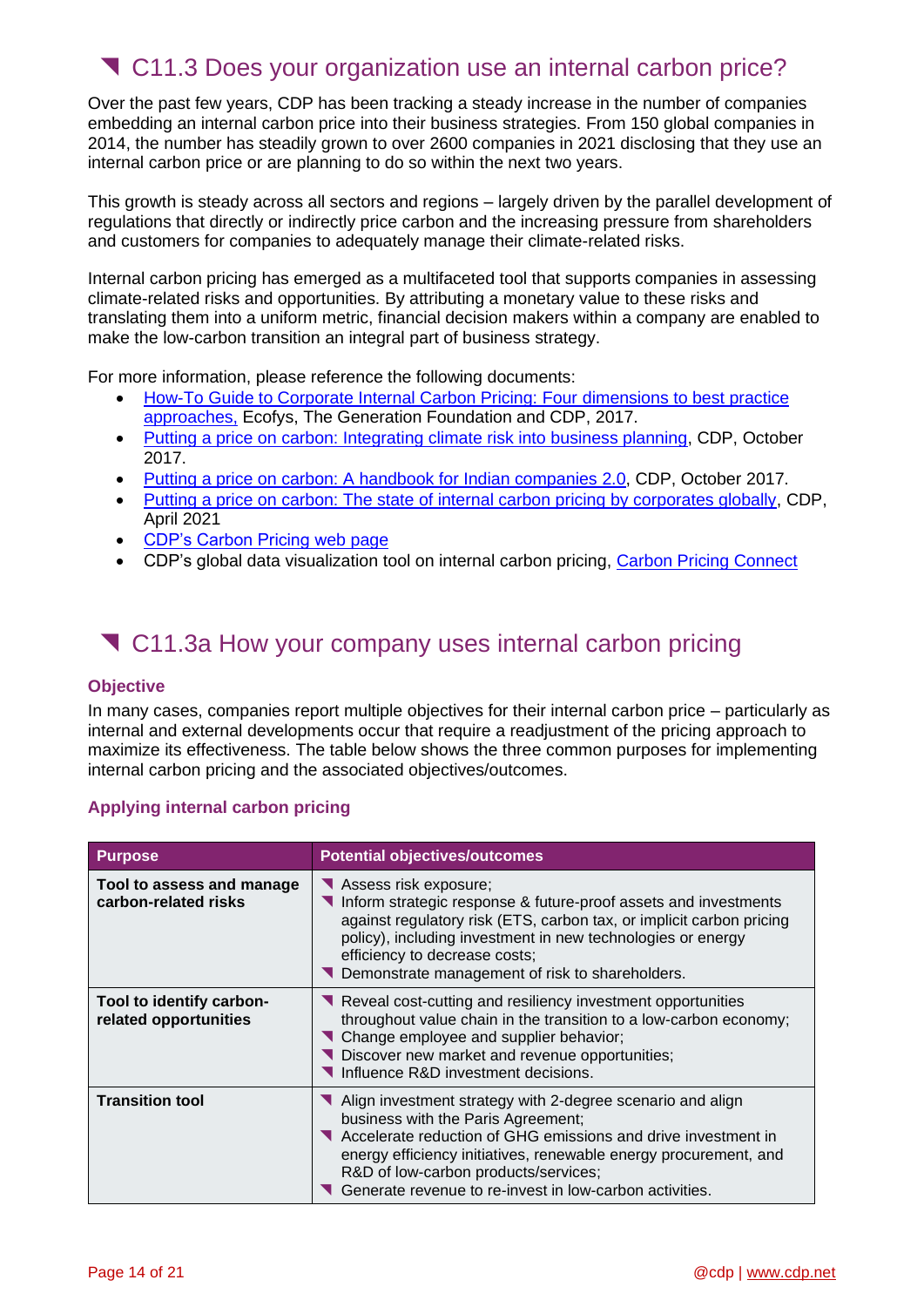#### <span id="page-14-0"></span>**GHG scope coverage**

Each company has both a unique GHG emissions profile and a unique decision-making process. These factors combined determine the degree of influence that individual business units have over GHG emissions spread throughout the value chain. Examples of how different GHG emissions relate to different types of business decisions are provided in the table below.

| <b>GHG emissions</b> | <b>Examples of relevant decisions</b>                               |  |
|----------------------|---------------------------------------------------------------------|--|
| Scope 1              | Investment and production decisions                                 |  |
| Scope 2              | Energy purchasing decisions                                         |  |
| Scope 3 (upstream)   | Materials sourcing and procurement decisions                        |  |
| Scope 3 (downstream) | R&D decisions for innovative products for the current/future market |  |

#### **Capital expenditure decisions**

"In 2015, the Group joined the World Bank's Carbon Pricing Leadership Coalition and concomitantly made the decision to introduce its own internal carbon price. Starting in April 2016, an internal shadow price set at 50€/ton was effectively introduced in ROI analyses for all projects requiring major capital expenditure, such as production capacity increases, boiler upgrades and logistics operations. In this way, each project sponsor can compare the payback calculated with a carbon market price (currently zero in most regions) with the payback calculated with the projected carbon price over the lifetime of the equipment purchased today. The final aim is to direct investments towards low carbon solutions. Practically, this will also help to prepare activities in zones where no carbon market price exists by practicing carbon pricing and taking potential future costs into account in their investment decision. As the internal price was set out higher than current market prices in Europe and China, it is also challenging in these zones." **Michelin**

#### **Operational decisions**

"We consider Scope 1, 2 and 3 emissions, and have both internal and externally published reduction goals. We use our aligned and committed reduction goals to drive strategy and action, not an actual carbon charge such as an internal carbon tax. For use in internal decision making and risk analysis, we place an economic value on carbon emissions to help frame the challenges and opportunities in monetary, more broadly understood terms than simply tons of emissions. This includes considering the impact on our operations and our supply chain. Quantifying these added costs, in the event that a price is put on carbon in regions around the world where a current price or trading scheme is not in place, provides additional insight into our business decisions. We bracket this analysis, on the low end at \$10/metric ton and a high of \$60/metric ton."

**Owens Corning USA, Industrials**

#### **R&D decisions**

**France, Consumer Discretionary**

"The Group uses two levels of prices. The first one, 30€ per ton, is applied to the most substantial investments such as the construction of a new plant or energy-related projects on existing plants. This tool has already had tangible decisionmaking effects. For example, gas was chosen in place of coal to power a new plant in a developing country. Without this high internal price of carbon, coal would have been chosen. The other internal price of carbon is much higher (100€ per ton) and is used to guide R&D budgets with a longterm orientation (further than 2030). The internal carbon price is a decision support tool for industrial investment and R&D to prioritize and manage actions to reduce  $CO<sub>2</sub>$  emissions and achieve our goals. It is part of the Group's risk management strategy to anticipate the effects of carbon regulations. The internal carbon price covers scope 1, scope 2 and scope 3 CO<sub>2</sub> emissions of the Group." **Saint-Gobain France**, **Industrials**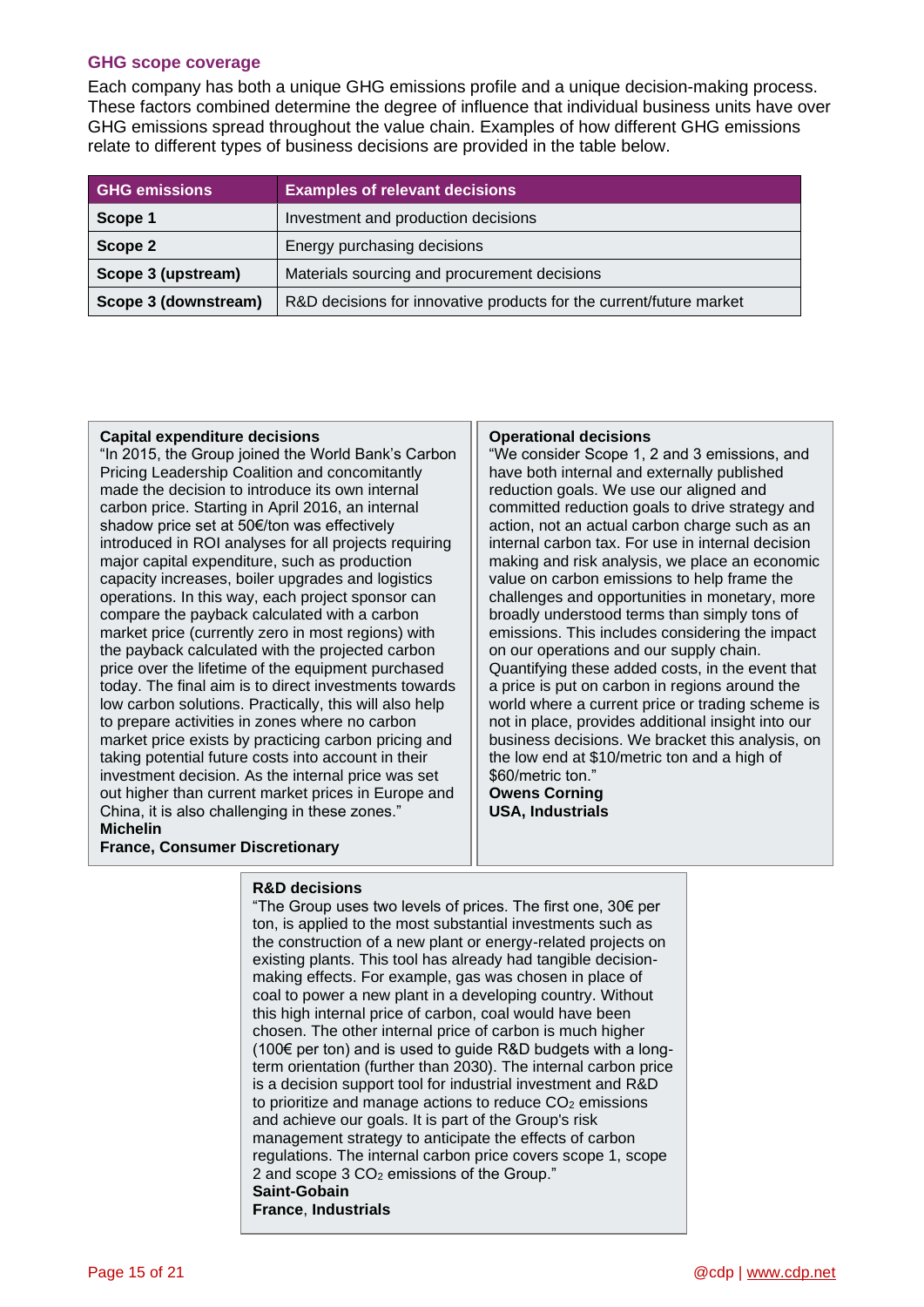### <span id="page-15-0"></span>**Business application**

An internal carbon pricing mechanism can be integrated into a company's business decisionmaking process in a variety of ways. Each company has a unique application approach based on multiple factors, such as a company's internal corporate governance structure, emissions profile, position in the value chain, and intended objective(s). In fact, some companies deploy multiple mechanisms within their organization to achieve distinctly different outcomes.

Assessing a company's pricing approach involves understanding how the tool is **applied to business decisions**, and the **level of influence** it has on the decision-making process (i.e. to what degree does a company enforce the use of the price).

Commonly disclosed operational applications include: capital expenditure decisions, operational decisions, procurement decisions, product and R&D decisions, and remuneration decisions.

Degrees of influence can range significantly – from including the internal carbon price in cost calculations as a passive indicator, to imposing it as a passing criterion in project decisions. The examples below demonstrate some of the different applications of an internal carbon pricing mechanism and the associated level of influence on day-to-day business decisions (see also the following section on types of internal carbon pricing mechanisms).



Collected fees used for climate action or rewarding low-carbon decisions Passing criterion in business decisions Embedded in overall costs calculations as a financial indicator Included qualitatively in the decision-making process Tracking compliance prices without directly affecting business decisions

### <span id="page-15-1"></span>**Types of internal carbon pricing mechanisms**

Popular 'types' of internal carbon pricing approaches have emerged in recent years and are commonly referenced in corporate disclosure. Definitions of the main types are outlined below with illustrative examples of approaches to application.<sup>9</sup>

Most companies utilize a **shadow price** – attaching a hypothetical cost of carbon to each ton of  $CO<sub>2</sub>e - as a tool to reveal hidden$ risks and opportunities throughout its operations and supply chain and to support strategic decision-making related to future capital investments.

"Alberta's Climate Leadership Plan (which came into effect January 1, 2017) announced an escalating carbon levy beginning at \$20/ton. [While] as an upstream oil and gas producer, 7G is exempt from this carbon levy until 2023…adopting a **shadow price** of carbon that reflects the escalating levy into project economics is critical to forward planning and investments. 7G recognizes that its operations will be in a carbon-taxable position (either provincially or federally) in the mid-term. Consequently, capital planning and strategies for market integration (vertical and horizontal) consider the potential implications of carbon taxes/levies across the company's markets." **Seven Generations**

**Canada, Energy**

<sup>9</sup> Ecofys, The Generation Foundation and CDP, [How-to guide to corporate internal carbon pricing—Four](https://www.cdp.net/en/reports/downloads/2740)  [dimensions to best practice approaches,](https://www.cdp.net/en/reports/downloads/2740) Consultation Draft, September 2017.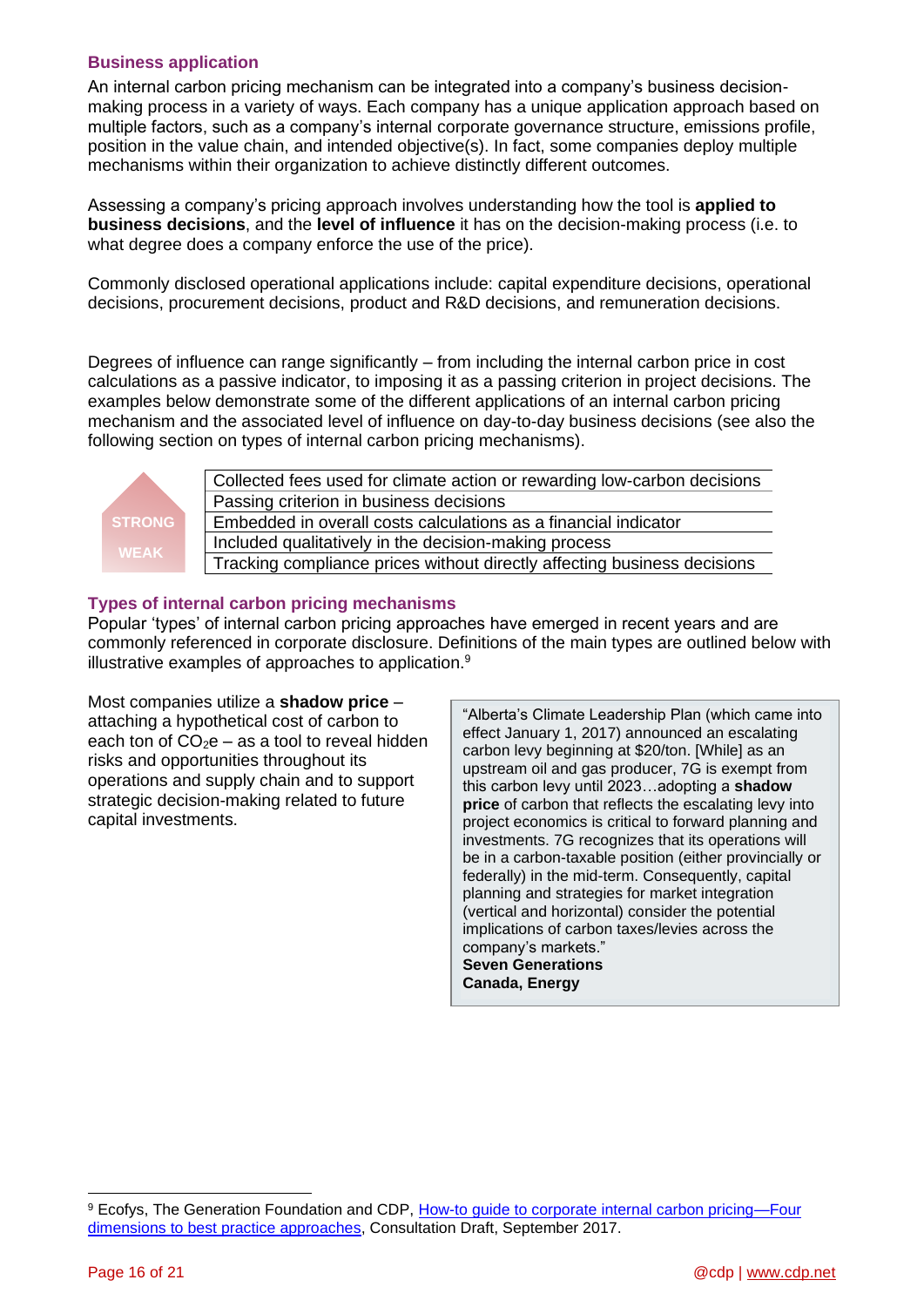"Viña Concha y Toro views this internal price of carbon as a key strategic element, a practice that will make all of our business units aware of the impact we have and how we can help fight climate change. We also hope to help them understand how climate change can affect our own business. Naturally, we expect this internal carbon price to stimulate innovation in our products and processes, driving competition and stimulating investment in low carbon technologies. Internally, this carbon pricing works as a **fund**."

**Viña Concha y Toro Chile, Consumer Staples**

Some companies with emissions reduction or renewable energy targets calculate their '**implicit carbon price**' by dividing the cost of abatement/procurement by the tons of  $CO<sub>2</sub>e$  abated. This calculation helps quantify the capital investments required to meet climate-related targets and is frequently used as a benchmark for implementing a more strategic internal carbon price. Some companies report using **carbon offsets or credits** to lower their emissions or meet carbon neutrality goals, a majority of which also report the cost of purchasing these offsets as their internal carbon price. However, the focus has been on driving down emissions within the company itself.

**Internal fee** mechanisms take this approach a step further by charging responsible business units for their carbon emissions. These programs frequently reinvest the collected revenue back into clean technologies and other activities that help transition the entire company to lowcarbon activities. **Internal trading** takes this model a step further, allowing the business units within a company to trade their allocated carbon credits based on respective emissions.

"Our internal price on carbon is dependent on the cost of **RECs and carbon offsets** as well as the cost of managing TD's GHG inventory. Our internal price on carbon has decreased from \$10 to \$8 since 2010 due to the implementation of energy and carbon reduction initiatives across our business. The price is calculated on an annual basis and charged back to our business groups based on the relative contribution of those groups to our overall carbon emissions…Our total GHG emissions from energy have decreased 25% from 2008, despite having a 23% growth in the space we occupy and more than doubling our revenue."

**TD Bank Group Canada, Financials**

#### <span id="page-16-0"></span>**Price level and variance**

Companies disclose a variety of approaches to determining an internal carbon price level(s) depending on the intended objective for its use as a tool – including the consideration of factors such as geography, time horizon, and business unit. Due to competitiveness concerns, some companies do not disclose the actual price level(s) used; however, investors do seek this information, as well as the methodology used to determine the price. Commonly used methodologies are outlined below:

### <span id="page-16-1"></span>**Common price determination methods**<sup>10</sup>

| For scenario analysis/assessment of risk and<br>opportunities                      | For a transition tool that drives<br>decarbonization                                                                                  |
|------------------------------------------------------------------------------------|---------------------------------------------------------------------------------------------------------------------------------------|
| Based on price projections from existing or<br>emerging carbon pricing regulations | Based on internal consultation (to determine price<br>level needed to influence business decisions, or<br>accelerate decarbonization) |
| Based on a benchmark against peers within a<br>sector                              | Based on technical analyses of investment<br>needed to achieve a specific climate-related<br>objective (MAC curve)                    |

For companies using internal carbon pricing in stress-testing or scenario analysis, it is important to disclose assumptions made about how price(s) would develop over time; the geographic and economic scope of application; whether the price is applied across the entire company or to specific business units or decisions, and whether a uniform or differentiated price is used. This information can help an investor gauge the efficacy of a company's application of the carbon price in terms of meeting its objectives. A framework<sup>11</sup> and set of examples for the common types of pricing are outlined as follows.

 $10$  Ibid.

 $11$  Ibid.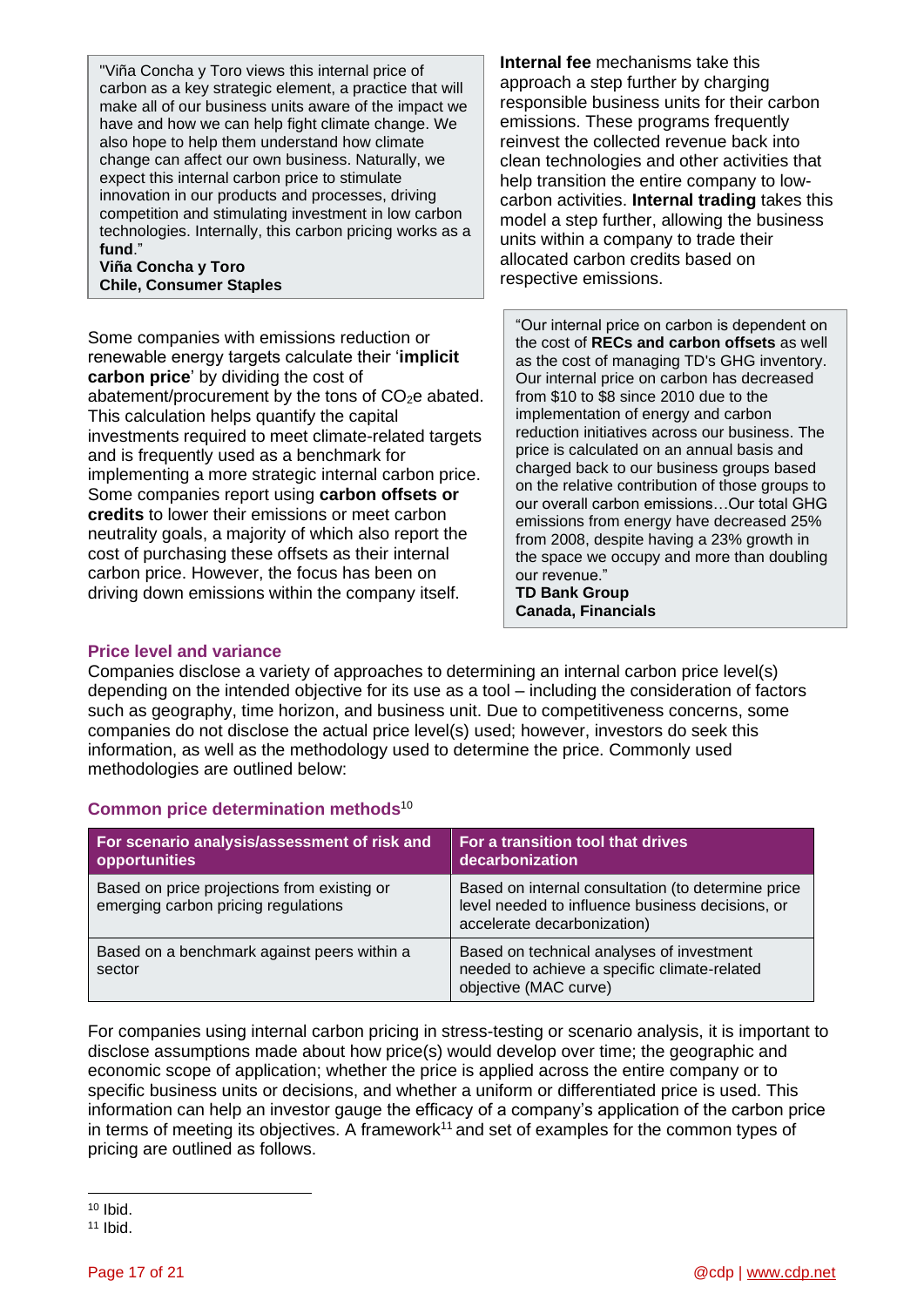<span id="page-17-0"></span>**1. Uniform pricing**: a single price that is applied throughout the company independent of geography, business unit, or type of decision.

"IVL currently uses an internal shadow cost of carbon, primarily at this stage for scenario analysis of potential financial risks to the business from expanding number of cap-and-trade and carbon tax systems globally. IVL currently uses a shadow cost of carbon at \$15/ton of CO<sub>2</sub>e. Few of our business facilities exist in jurisdictions with external carbon prices, and only three locations have direct carbon compliance costs. However, IVL is aware of a number of new regulations that will impose a cost of carbon and may cover the types of processes and activities of our businesses. As such, we are using a global shadow price to evaluate site level risks." **Indorama Ventures PCL**

**Thailand, Materials**

#### <span id="page-17-1"></span>**2. Differentiated pricing**: a price that varies by region, business unit or type of decision.

"Vermilion currently considers the reasonable price for carbon in the short term (1-2 years) impacting our Canadian operations to be \$30 CAD per tCO<sub>2</sub>e. This is based on the commitments made by the government relating to the economy wide tax. In our European operations in the near and long term, we believe that a carbon price of  $20-30 \epsilon$  per tCO<sub>2</sub>e, which aligns with government assertions relating to a floor on carbon pricing in France, and represents carbon pricing assumptions also reasonable for our Netherlands and German assets. For our Australian operations, though we are not being impacted by carbon taxation, we believe the previously asserted cost of \$20AUD per tCO<sub>2</sub>e to be reasonable. Based on assertions made by the USA government, we do not believe our operations will be impacted by carbon pricing in the form of taxation, however, we consider \$20USD per  $tCO<sub>2</sub>e$  to be reasonable from a planning perspective."

**Vermilion Energy, Inc. Canada, Energy**

#### **3. Static pricing**: a price that is constant over time.

"In 2010, DANONE put a price on carbon in its capital expenditures approval process to redirect investments toward lower carbon solutions, clean technologies, renewable energy, any project contributing to cut emissions. In 2016, after a benchmark study and a regulatory watch, DANONE updated its internal price of carbon and decided to set it at a relatively high level, 35€/t to internalize potential future cost of carbon in long term. The return of investments is assessed with the impact of the carbon implication. It enables the management to arbitrate between different options, to choose the most virtuous and efficient ones to achieve the goals of Danone's Climate Policy." **DANONE**

**France, Consumer Staples**

**4. Evolutionary pricing**: a price that develops over time.

"ACCIONA stays ahead of the creation of new carbon pricing mechanisms and the price increase in existing markets by establishing an internal price for its medium to long term projects. This shadow price drives investments in technology and low carbon production processes so as to mitigate the risk created by the possible inclusion of certain activities of ACCIONA in systems that tax emissions with high prices, such as those estimated by the European Investment Bank or the European Bank for Reconstruction and Development of €36/tCO<sub>2</sub> in 2016, €45/tCO<sub>2</sub> in 2030 and €72/tCO<sub>2</sub> in 2050. The Company uses shadow prices to promote the choice of energy efficient options and clean fuels. For example, the price has been used in the bid for a public tender in Australia which valued actions to minimize GHG emissions."

**ACCIONA Spain, Utilities**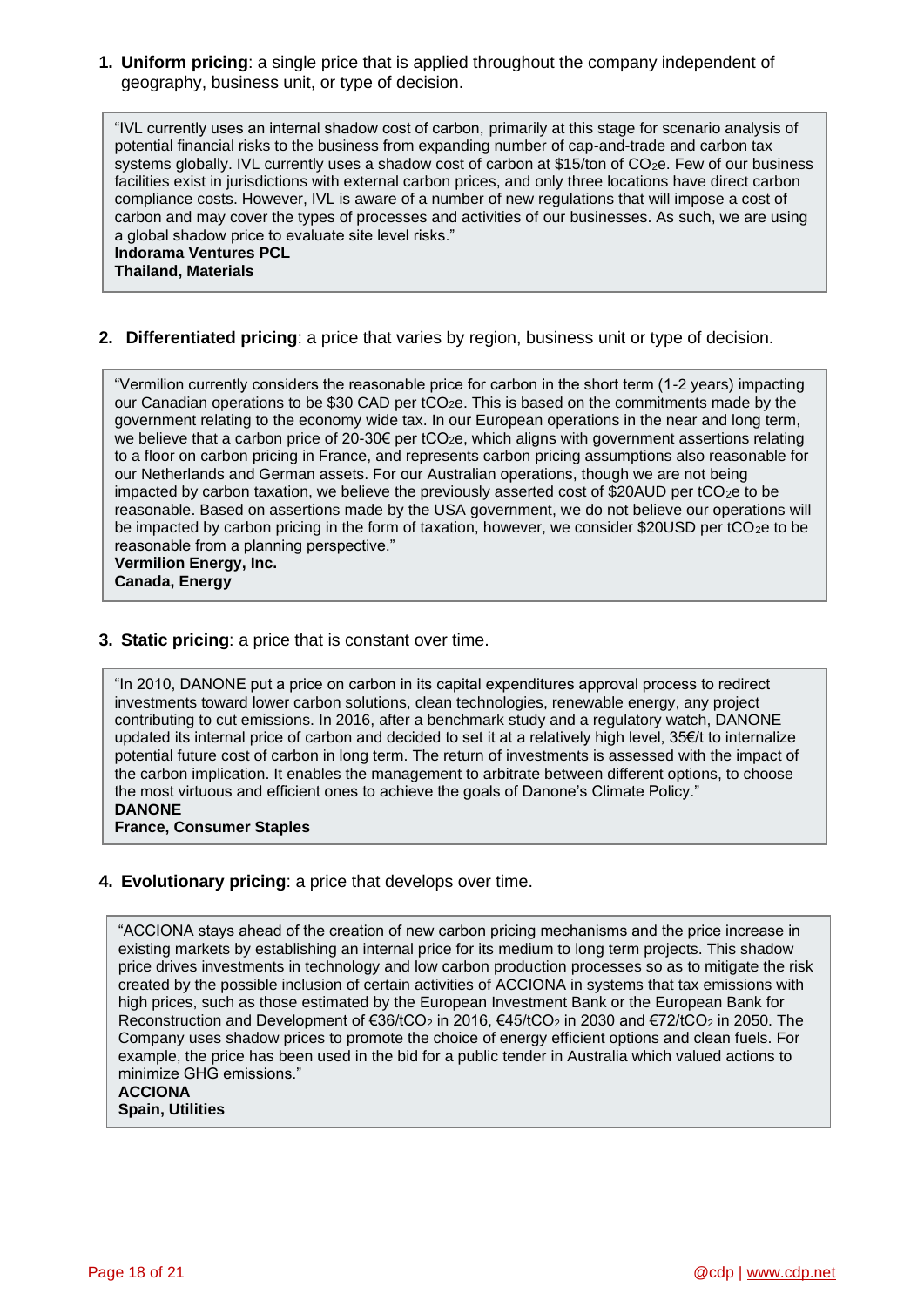### <span id="page-18-0"></span>**Impact and implications**

Finally, it is important to monitor and report the impact of an internal carbon pricing mechanism. For companies using the tool to assess and manage carbon-related risks, it is important to report the implications of an internal carbon price on the business. Did it reveal material risk within your business? Has it influenced business strategy or affected investment decisions? If the internal carbon price has not impacted your business in any way, it is equally important to explain why – are there specific challenges associated with your current mechanism? Are carbon-related risks immaterial or already managed?

For companies deliberately implementing an internal carbon price as a tool to achieve a climaterelated goal: has there been a tangible impact? Has the tool shifted investments toward energy efficiency measures, low-carbon initiatives, energy purchases, or product offerings?

Reflecting on the impact, or lack thereof, it is also important to report any plans to refine or evolve your approach to internal carbon pricing in the future.

"…The impacts of carbon pricing scenarios on the new investment projects proposals are reviewed in light of the specific context of the host country and of its regulatory framework, and inform decision making. The Group has decided to no longer pursue new developments in coal, believing that a carbon price will steadily be established in the world's various regions and that coalfired power plants will be adversely affected in the future. ENGIE announced in 2016 that it will close/ sell coal assets progressively." **ENGIE France, Utilities**

"…We also calculate and consider our carbon exposure in terms of absolute costs incurred on an annual basis and projected out to at least 2020. Where a clear and certain carbon price is present, we incorporate that price and any known and/or planned changes to the carbon price. Where uncertainty exists, we conduct sensitivity analyses to better understand what our exposure and risk are under different carbon pricing and regulatory scenarios. For example, forecasting using a variety of scenarios that span a \$30/tonne carbon tax to a \$50/tonne carbon tax suggests carbon costs in 2022 will range from \$45 million to \$80 million for our BC Operations. In Alberta, based on scenarios which include reduction requirements ranging from 12% to 40%, and carbon costs ranging from \$15 to \$40 per tonne of CO2e, we estimate that our compliance costs might be \$0.5 million-4.5 million/year for our Cardinal River operations. Assessing the same scenarios for our Fort Hills project, compliance costs could range from \$1 million-\$8 million/year…As details of these policies become more clear, our forecast will be updated to reflect a range of possible carbon costs." **Teck Resources Canada, Materials**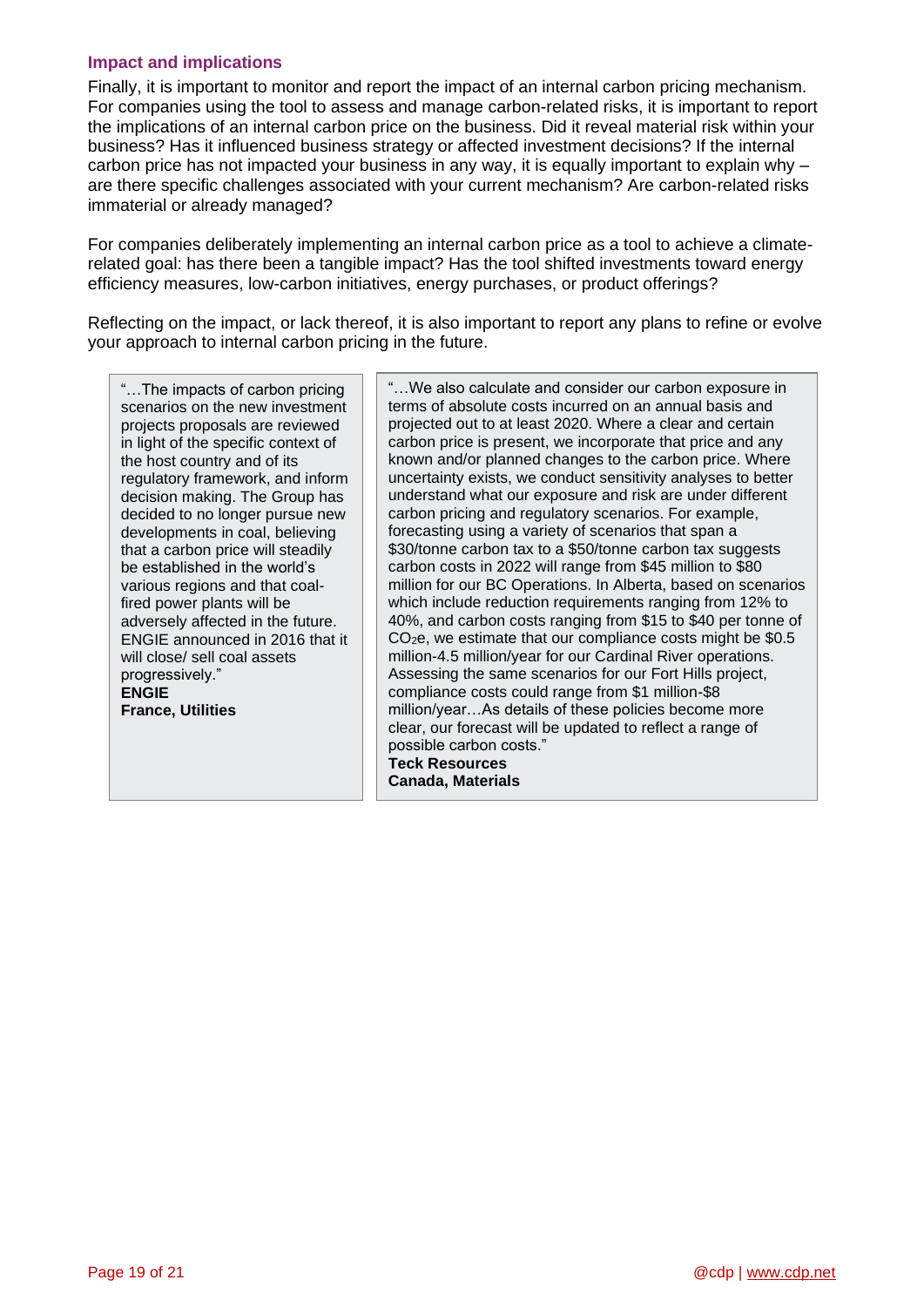# <span id="page-19-0"></span>**Emerging Best Practice**

Internal carbon pricing is a multifaceted tool recommended by the TCFD that can help companies identify and act on the risks and opportunities associated with a low-carbon-transition. However, the full potential of internal carbon pricing is insufficiently embedded in the daily decision-making process of most companies. Based on findings from the Carbon Pricing Unlocked research partnership, [Ecofys,](https://www.ecofys.com/en/expertise/design-effective-carbon-pricing) a Navigant company, the Generation Foundation and CDP published practical guidance to enable wider use of best practice approaches to internal carbon pricing globally.

The how-to guide provides step-by-step guidance for designing and implementing an internal carbon pricing approach, while a special C-suite version helps board members to identify the most appropriate solution for their company. The guides complement existing research by providing a new four-dimensional framework (4D framework) to approach internal carbon pricing, combined with the latest insights and experiences gathered through interviews with leading companies. Read the full guides for more information.





#### <span id="page-19-1"></span>**Four dimensions to design a best practice**

The 4D framework was developed to support the implementation of best practice approaches to internal carbon pricing. This framework aims to provide companies with a structure to align their existing approach to best practices or establish their internal carbon pricing approach in a best practice way from the outset, as described in the table below. A best practice internal carbon pricing approach must have clear objectives and find the optimal combination of the four dimensions of internal carbon pricing.

|               | <b>Dimension ICP Parameter</b>                                                                                        | <b>Best Practice ICP Approach</b>                                                                       |
|---------------|-----------------------------------------------------------------------------------------------------------------------|---------------------------------------------------------------------------------------------------------|
| <b>Height</b> | Price level per unit of GHG emitted (e.g.<br>$US$/tCO2$ ) that the company uses in<br>business decisions              | Rise to a carbon price capable of changing<br>decisions in line with the ICP objectives                 |
| Width         | The GHG emissions covered throughout<br>the value chain by the ICP approach                                           | Grow to cover all GHG emissions hotspots in<br>the entire value chain that can be influenced            |
| <b>Depth</b>  | The level of influence the ICP approach<br>has on the business decisions of a<br>company and its value chain partners | Become increasingly influential to have a<br>material impact on business decisions                      |
| <b>Time</b>   | The development of the first three<br>dimensions over time                                                            | Be evaluated regularly to bring the<br>company's business strategy in line with a<br>low-carbon economy |